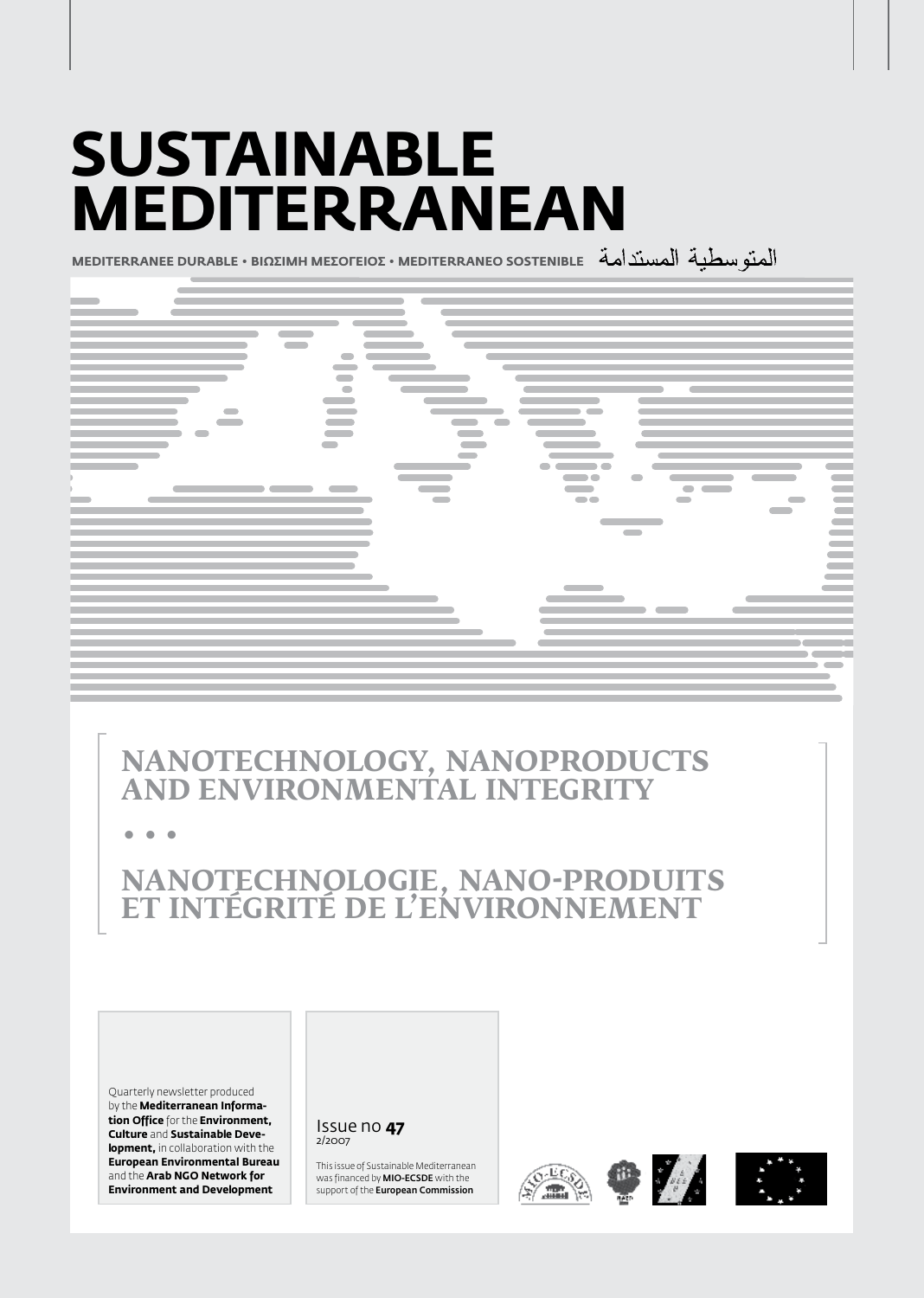## **EDITORIAL**

This issue of Sustainable Mediterra-<br>
nean is dedicated to Nanotechnolo-<br>
gy, a new and rapidly evolving tech-<br>
nology field whose applications are quickly<br>
becoming part of our daily lives often to nean is dedicated to Nanotechnology, a new and rapidly evolving techbecoming part of our daily lives, often to our total ignorance.

Because of the possible impacts on human health and safety and environmental integrity but also in view of exploiting the benefits that nano materials and products might eventually offer, it is important that consumers and civil society as a whole, become actively involved in the discussion that is developing around relevant issues.

It is particularly urgent to inscribe nano-developments in a framework of good governance and transparency, implying that society and not market forces sets the priorities for specific research and application fields and that governments embark on nanopolicies able to contribute to the well-being of citizens worldwide.

The present issue introduces its readers to various different nanotechnology concerns (environmental, social, ethical, etc.) but surely interlinked, showing that all aspects of our lives may be influenced by the rapid, almost 'uncontrolled' developments in this field. All these issues figure in the thematic scope of the Nanocap project in which MIO-ECSDE contributes bringing in the Mediterranean perspective.

ble est dédiée à la Nanotechnologie, un nou-<br>
veau champ technologique qui évolue très<br>
rapidement et dont les applications deviennent vi-<br>
tement partie de nos vies, souvent à potre insu ble est dédiée à la Nanotechnologie, un nouveau champ technologique qui évolue très tement partie de nos vies, souvent à notre insu.

En raison des impacts possibles sur la santé et la sécurité humaines et l'intégrité de l'environnement mais également pour exploiter les avantages que les matériaux et les produits issus de la nanotechnologie pourraient par la suite offrir, il est important que les consommateurs et la société civile en général soient activement impliqués dans la discussion qui est en train de se développer autour des questions relatives.

Il est particulièrement pressant d'inscrire les nanodéveloppements dans un cadre de bonne gouvernance et de transparence, impliquant que la société, et pas les forces du marché, établisse les priorités pour les champs spécifiques de la recherche et de l'application et que les gouvernements s'embarquent dans l'élaboration de politiques capables de contribuer au bien-être des citoyens dans le monde entier.

Cette édition présente à ses lecteurs des questions diverses, mais sûrement liées, (de nature environnementale, sociale, morale, etc...) qui concernent la nanotechnologie, prouvant que tous les aspects de nos vies pourraient être influencés par les développements rapides, presque 'incontrôlés', dans ce domaine. Tous ces thèmes sont dans la portée thématique du projet Nanocap auquel le MIO-ECSDE contribue en y apportant la perspective méditerranéenne.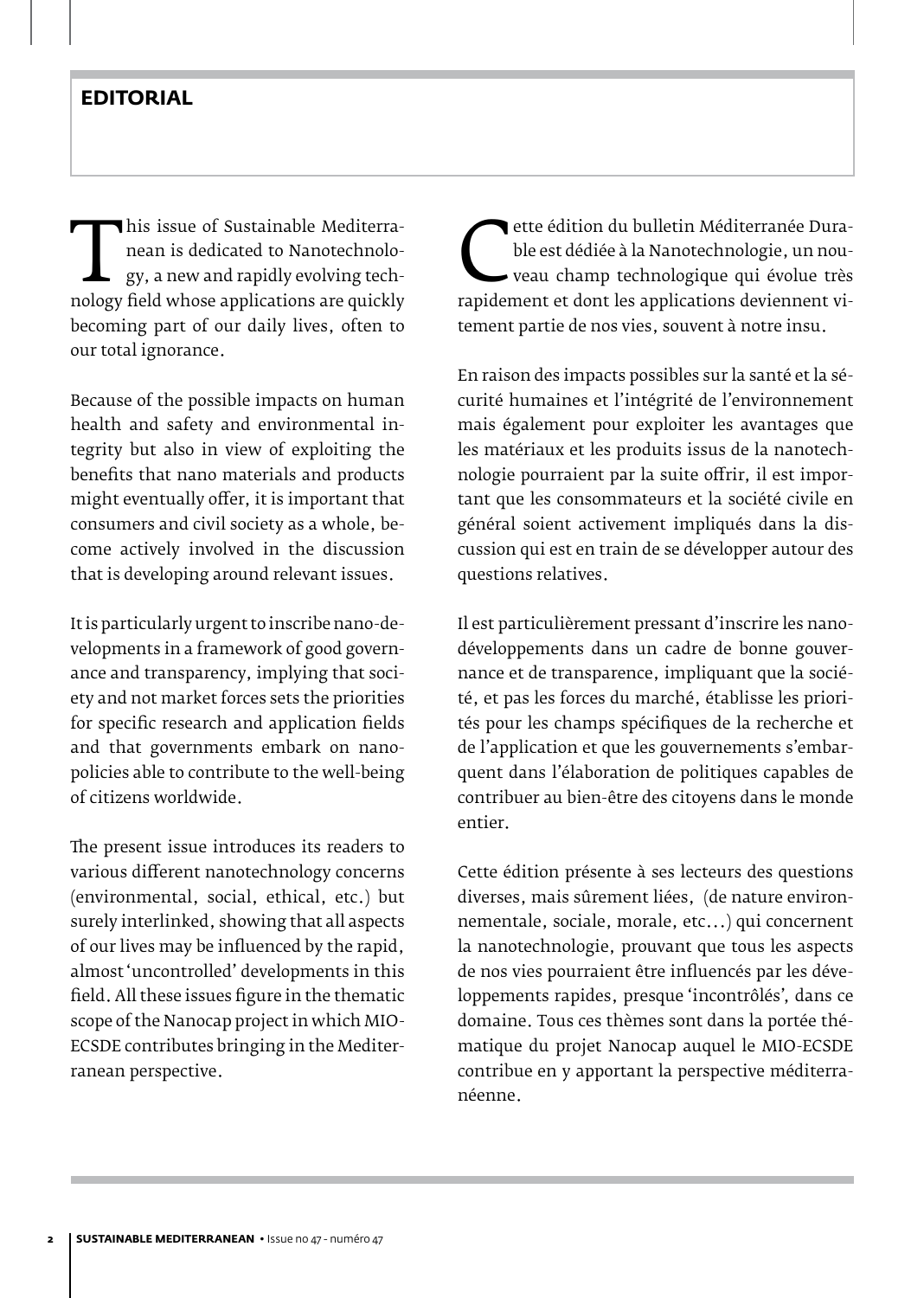## **CONTENTS**

| MIO-ECSDE INVOLVEMENT IN NANOTECHNOLOGY<br><b>ISSUES</b>                                                                        | 4  |
|---------------------------------------------------------------------------------------------------------------------------------|----|
| LA PARTICIPATION DU MIO-ECSDE DANS LA<br>DISCUSSION SUR LA NANOTECHNOLOGIE                                                      | 5  |
| NANOTECHNOLOGIES AND ETHICS                                                                                                     | 6  |
| NANOTECHNOLOGIES ET ÉTHIQUE                                                                                                     | 7  |
| NANOTECHNOLOGY AND THE ENVIRONMENT                                                                                              | 8  |
| NANOTECHNOLOGIE ET ENVIRONNEMENT                                                                                                | 9  |
| TOWARDS A COMMON TRADE UNION POLICY<br>CONCERNING NANOTECHNOLOGY                                                                | 10 |
| VERS UNE POLITIQUE COMMUNE DES SYNDICATS<br>SUR LA NANOTECHNOLOGIE                                                              | 12 |
| NanoCap:<br>CAPACITY BUILDING FOR ENVIRONMENTAL NGOS<br>AND TRADE UNIONS                                                        |    |
| NanoCap:<br>LE RENFORCEMENT DES CAPACITÉS DES ONG<br><b>ENVIRONNEMENTALES ET DES SYNDICATS EN</b><br>MATIËRE DE NANOTECHNOLOGIE | 15 |

| 16                                                                                             |
|------------------------------------------------------------------------------------------------|
| 17                                                                                             |
| 18                                                                                             |
| 1st ENCOUNTER OF EURO-MEDITERRANEAN YOUTH<br>ON "CONFLICT PREVENTION AND PEACE BUILDING"       |
| 19                                                                                             |
| UNIVERSITIES NETWORK FOR EDUCATION FOR<br>SUSTAINABLE DEVELOPMENT • Sarajevo, 14-15 June<br>19 |
|                                                                                                |

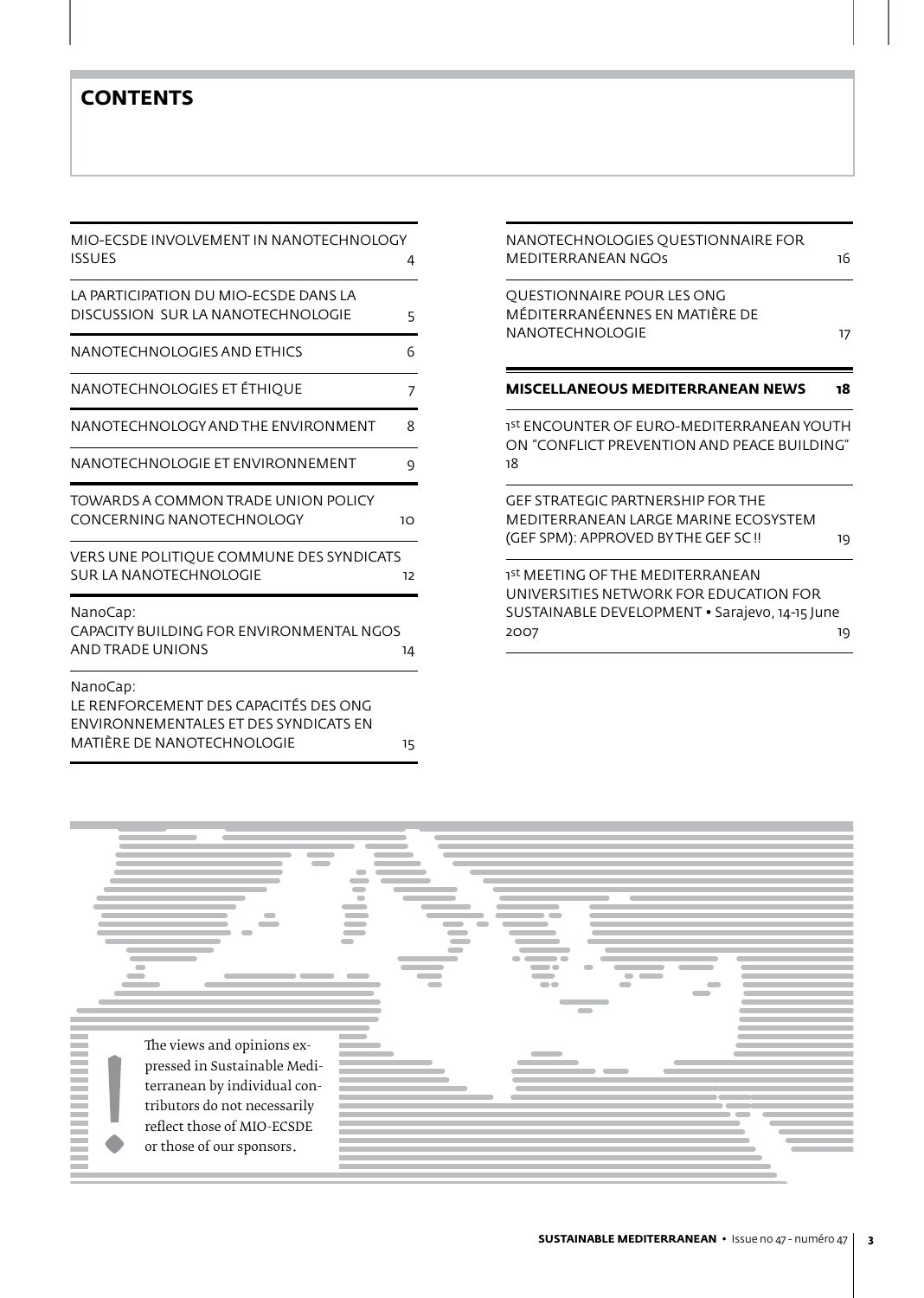#### **MIO-ECSDE INVOLVEMENT IN NANOTECHNOLOGY ISSUES**

By Barbara Tomassini, MIO-ECSDE Programme Officer

**Nanotechnology is the study, design, application**<br>tion and production of structures, devices and<br>systems through the control of matter at the<br>nanometer scale (1-100 nanometers) i.e. at the atomic<br>and molecular levels. 1 n tion and production of structures, devices and systems through the control of matter at the nanometer scale (1-100 nanometers) i.e. at the atomic and molecular levels. 1 nanometer (nm) is equal to 1 x 109 of a meter and, by comparison, a human hair is 80 000 nm thick, while viruses range in size from 20 to 300 nanometers.

Engineered nanoparticles are usually developed by scaling commonly used materials from large particles to small. Others are built atom-by-atom to create completely new compounds that have no large-size counterpart.

The appeal of nanoparticles is that they can be engineered to function in ways that naturally occurring materials do not. Their large surface area per unit of volume and enhanced chemical reactivity can be exploited in novel applications.

Nanoparticles have the potential to deliver environmental benefits both in production processes and in products. Nanomaterials can substitute for conventional materials that require more raw resources, are more energy intensive to produce or are known to be environmentally harmful. New nanotechnologies might be able to enhance environmental protection and improve pollution detection and remediation as well as save energy and resources.

On the other hand, nanotechnologies may present special potential risks which demand careful assessment. Although the quantity is less, the particle sizes are much smaller, small enough even to pass through skin or the blood-brain barrier, translocate and accumulate in particular organs with potential adverse effects. The applicability of current methodologies for environmental risk assessment of nanoparticles has still to be evaluated.

More than 500 nanotechnology products have already been developed and commercialized (www.nanotechproject.org/index.php?id=44&action=intr0), ranging from washing machines, textiles, creams, cosmetics to sunscreens, toner for laser printers, additives for diesel fuel and food packaging, paints, varnishes and glues. They came into the market with limited public debate and with limited additional regulation specifically aimed to their novel features. Many of these products are not labelled so that consumers cannot recognize them. Many other products are in the research phase, while others are concepts years or decades away from development.

To date, there are very few governmental initiatives to develop a regulatory framework specific to nanotechnology. Moreover, many ethical issues are raised by

the use of nanoproducts and nanotechnologies among which is the creation of a nano-divide between nations with advanced nanotechnology programmes and those without.

The Mediterranean Information Office for Environment, Culture and Sustainable Development (MIO-ECSDE) recently joined the NanoCap (Nanotechnology Capacity Building NGOs) a project financed by the European Commission within its 6th Framework Programme. NanoCap aims to deepen the understanding of environmental, occupational health and safety issues and ethical implications of nanotechnology by organising a structured discussion between NGOs, academic researchers and other stakeholders.

NanoCap will enable environmental NGOs and trade unions to participate in a debate on nanotechnology at the European level and beyond. It will improve their understanding of this new technological field and, supported by scientific input, will give them the opportunity to formulate their positions, to inform their members and the general public and to discuss the various issues. MIO-ECSDE brings into the project the Mediterranean civil society's perspective on nanotechnology and on relevant emerging issues, many of which might have an influence on the sustainable development of our region. To this aim, a Mediterranean NGOs position paper on nanotechnology will be drafted until the end of this year with the help and advice of MIO-ECSDE Member organisations. Apart for communicating MIO-ECSDE common views on the current nano-developments this position paper could also serve as a basis for:

- Planning concerted NGOs actions (e.g campaigns, projects, etc.) in the region;
- Lobbying at the national and regional levels for suitable legislative frameworks regulating nanotechnologies and their applications;
- Informing and raising the awareness of the wider public and of concerned stakeholders (educators, journalists, parliamentarians, etc.) on nano-issues.

In the meantime a section of the MIO-ECSDE web-site hosts information on the project (http://www.mio-ecsde.org/staticpages/index.php?page=projectlist), including a questionnaire on nanotechnologies that will help the Secretariat to screen the interest of MIO-ECSDE Members on the issues, preparing suitable material to inform them on relevant developments and, eventually, organising common activities on the topic.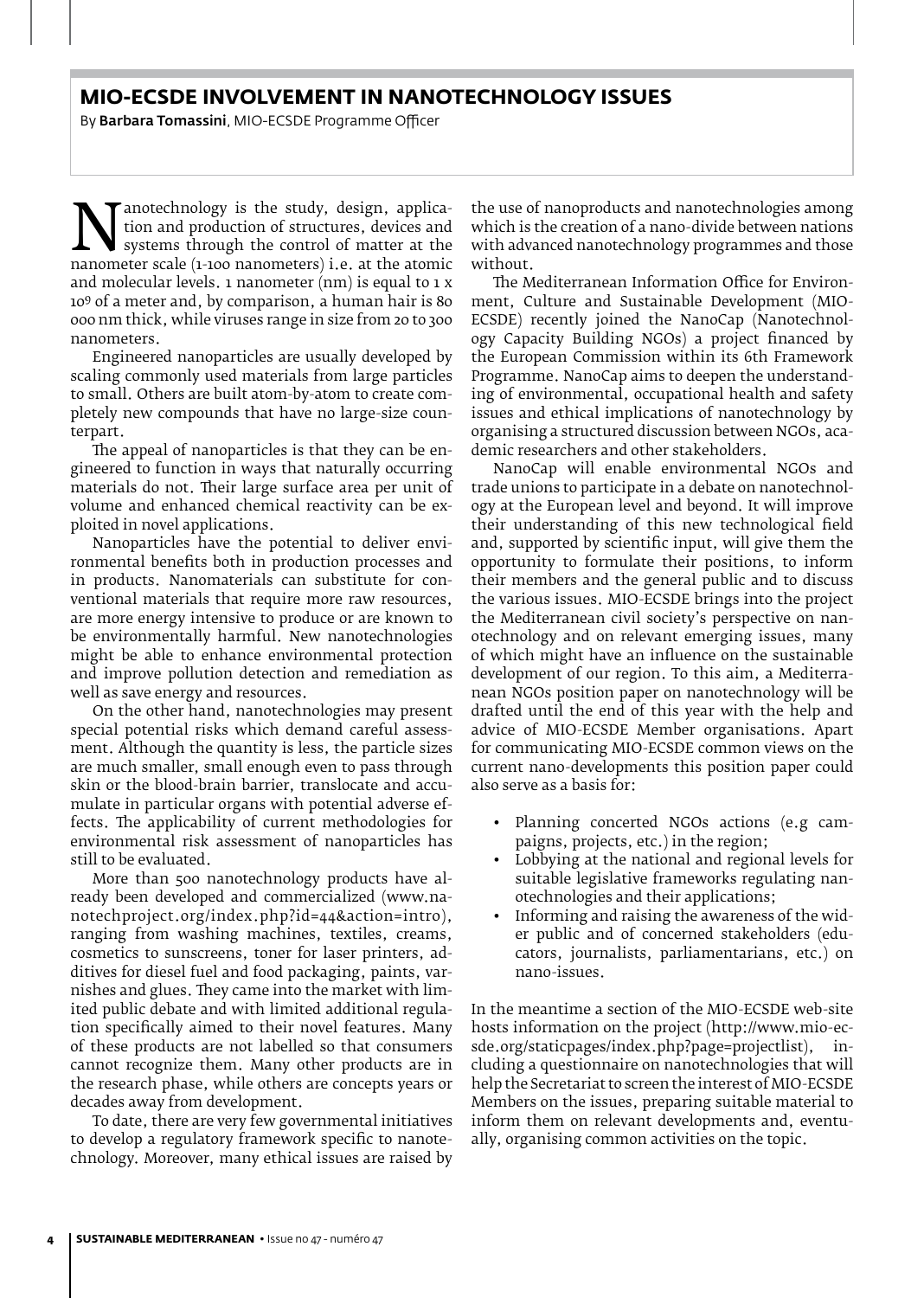## **LA PARTICIPATION DU MIO-ECSDE DANS LA DISCUSSION SUR LA NANOTECHNOLOGIE**

Barbara Tomassini, MIO-ECSDE

tion et la production de structures, dispositifs et sys-<br>1 à 100 nanomètres, c'est-à-dire au niveau de grandeur de<br>1'atome et des molécules 1 nanomètre (nm) est équivalent a nanotechnologie consiste dans l'étude, l'application et la production de structures, dispositifs et systèmes à travers le contrôle de la matière à l'échelle de l'atome et des molécules. 1 nanomètre (nm) est équivalent à 1 x 109 de mètre et, en comparaison, un cheveu humain a une épaisseur de 80 000 nm tandis que la grandeur des virus est entre 20 et 300 nanomètres.

Les nanoparticules de synthèse sont habituellement mises au point en réduisant la matière ordinaire, qui renferme de grosses particules, en petites particules. D'autres particules sont construites atome par atome pour créer des composants complètement nouveaux qui n'ont pas leur correspondant dans des proportions plus grandes.

L'attrait des nanoparticules tient au fait qu'elles peuvent être synthétisées pour fonctionner dans des formes qui n'existent pas dans le système des matières naturelles. La grande surface par volume d'unité et la réaction chimique démultipliée font des nanoparticules une source d'exploitation pour des applications innovatrices.

Les nanoparticules ont la possibilité d'offrir des avantages environnementaux aussi bien dans les processus de production que dans les produits. La nanomatière peut remplacer la matière traditionnelle qui nécessite plus de matières premières, demande plus d'énergies pour sa fabrication ou qui est connue pour son effet néfaste sur l'environnement. Les nouvelles nanotechnologies semblent appropriées à renforcer la protection de l'environnement et améliorer les solutions destinées à dépister et dépolluer, ainsi qu' à économiser l'énergie et les ressources.

D'autre coté les nanotechnologies peuvent présenter des risques spécifiques qui nécessitent une évaluation attentive. Même si la quantité est inférieure- la taille des particules est beaucoup plus petite- elles sont assez petites pour pénétrer dans la peau ou dans le cerveau en franchissant la barrière hemato-méningée et peuvent aussi s'accumuler dans les organes avec des effets potentiellement nocifs. L'applicabilité des méthodologies utilisées actuellement pour identifier les risques environnementaux des nanoparticules doit être encore vérifiée.

Presque 500 nanoproduits ont été déjà développés et commercialisés (www.nanotechproject.org/index.php?id =44&action=intro), allant des machines à laver, des vêtements, des cosmétiques et des crèmes solaires, au toner utilisé dans les imprimantes laser, aux additifs pour le combustible diesel, aux emballages des aliments, aux peintures, vernis et colles. Ils ont été introduits dans le marché avec un débat public très limité et des mesures de régulation de leurs nouvelles caractéristiques et potentiels effets elles aussi très limitées. Beaucoup de ces produits n'ont pas des labels et par conséquence les consommateurs n'arrivent pas à les reconnaître. Quelques-uns sont encore dans la phase de la recherche, tandis que d'autres sont purs concepts très loin du développement.

Actuellement il y a très peu d'initiatives gouvernementales dirigées à développer un cadre spécifique pour la réglementation des nanotechnologies. En plus, l'utilisation et application de ces techniques produisent importants soucis éthiques, comme la création d'une nano-dissemblance entre les nations plus avancées dans ce domaine et celles qui ne le sont pas.

Le Bureau Méditerranéen d'Information pour l'Environnement, la Culture et le Développement Durable (MIO-ECSDE) est un des partenaires du Nanocap (acronyme signifiant 'Le renforcement des capacités des ONG en matière de nanotechnologie'), un projet financé par la Commission Européenne au sein de son 6ème Programme Cadre. Son objectif consiste à approfondir la compréhension des impacts et des opportunités que la nanotechnologie représente pour l'environnement, la santé et la sécurité au travail, ainsi que ses aspects éthiques, en mettant en place un débat structuré parmi les ONG, les chercheurs académiques et les autres parties prenantes.

Nanocap donnera aux ONG chargées de la défense de l'environnement et aux syndicats l'occasion de participer à une discussion sur la nanotechnologie au niveau européen. Ce projet leur permettra d'améliorer la compréhension de ce nouveau domaine technologique et, par le biais des données scientifiques, leur offrira la possibilité de formuler leurs positions, d'informer leurs membres et le public de manière générale, et de débattre sur diverses questions.

Le MIO-ECSDE apporte dans le projet la perspective de la société civile Méditerranéenne en matière de nanotechnologie et sur les questions émergentes relatives à cette nouvelle technologie, qui pourraient avoir un impact sur le développement durable de notre région. A ce but, un document exprimant la position du MIO-ECSDE sur les nanotechnologies sera préparé d'ici la fin de l'année avec l'aide et l'avis des organisations membres.

À part de communiquer les points de vue du MIO-ECSDE sur les nano-développements courants, ce document pourra également servir comme base pour:

- Planifier des actions concertées des ONG (par exemple campagnes, projets, etc...) dans la région;
- Faire du lobbying aux niveaux national et régional pour exiger des cadres législatifs appropriés réglant la nanotechnologie et ses applications;
- Informer et sensibiliser le public et les parties concernées (éducateurs, journalistes, parlementaires etc...) sur les questions liées à la nanotechnologie.

Une section du site web du MIO-ECSDE a déjà été organisée pour accueillir des informations sur le projet (http://www.mio-ecsde.org/staticpages/index.php?page =projectlist) ci-inclus un questionnaire sur les nanotechnologies qui nous aidera à mieux définir l'intérêt de nos membres dans ces questions, à préparer les moyens d'information les plus appropriés pour les informer sur les développements et, éventuellement, pour organiser des activités communes sur le sujet.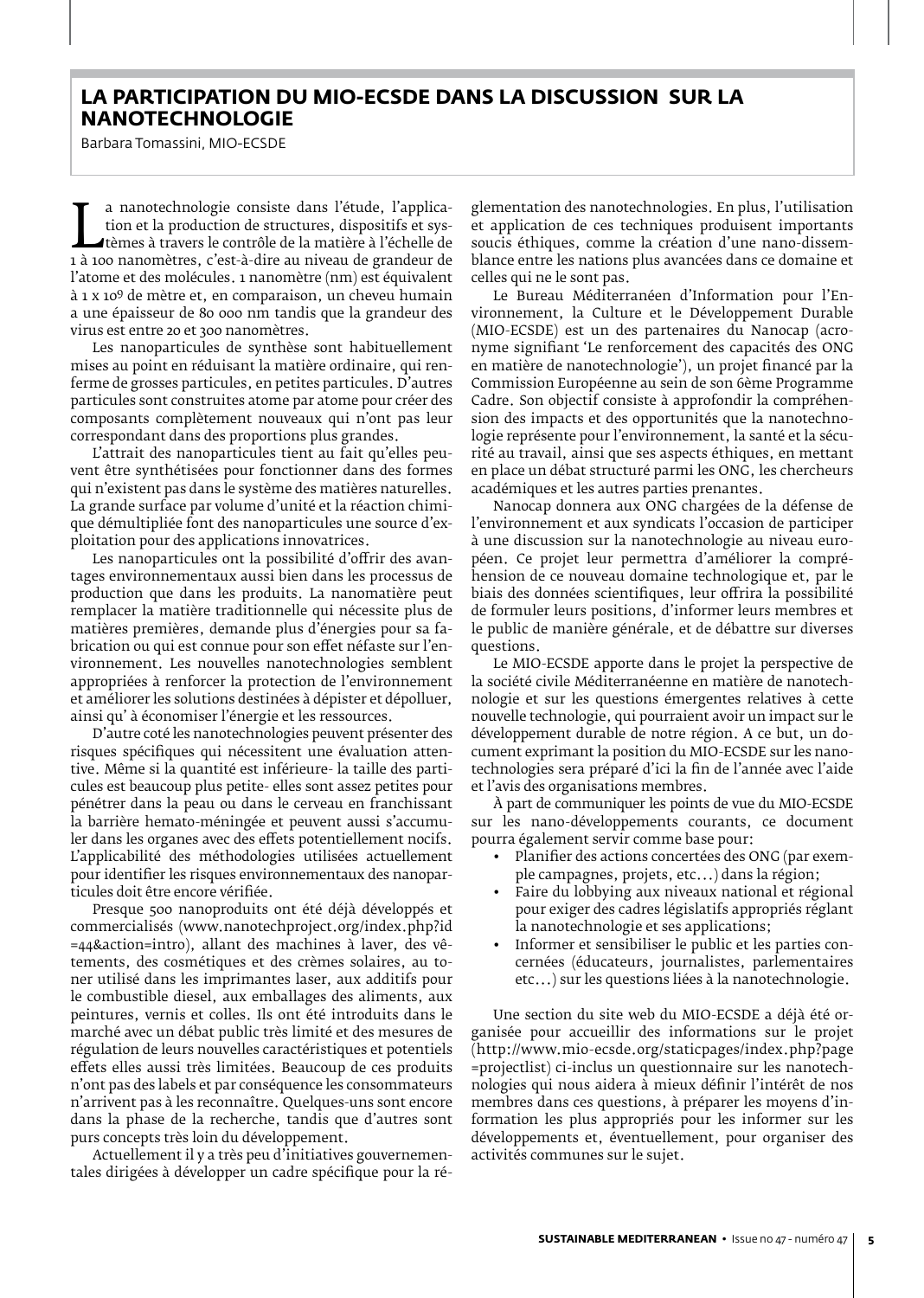## **NANOTECHNOLOGIES AND ETHICS**

Source: Technical University Darmstadt Project NanoCap & nanobuero • (www.nanooffice.eu)

The great promises that are made on behalf of na-<br>notechnology overtax the moral imagination. It<br>this is true for people with scientific or technological<br>knowledge as well as for those who are just curious notechnology overtax the moral imagination. It cannot fully grasp and come to terms with them. knowledge as well as for those who are just curious, but it is also true for so called experts: Too many approaches and possible applications are summarised under the term 'nanotechnology', Also, the very smallness of the nanoscale escapes comprehension. Finally, many futurist visions sound so fantastic that we don't know whether we can take them seriously.

Therefore it is necessary to establish a common learning process that opens up specific nanotechnological research programs for political and ethical discussion. The broad field of nanotechnology must be differentiated – but also not so much that every single project or application is questioned individually.

To avoid this dilemma it is advisable to identify and separate five basic programmatic strands in the field of nanotechnology. Each of these strands represents a set of ethical and societal questions. At the same time, each is primarily directed at certain scientific approaches and technological visions. The five strands are:

- 1. The first strand deals with some general promises made on behalf of nanotechnology (in the singular), most prominently the claim that nanotechnology is the "next industrial revolution." But what is it that should be so revolutionary about it? What about credibility, who has responsibility for the creation of expectation, what about hubris and hype, an ethics of promise-giving and taking?
- 2. The second strand deals with those areas of nanotechnology that are the most successful and the most unspectacular at the same time, namely new ma-

terials (coatings, particles …). Do the new products require new ways of dealing with risk? Do they lead us to systematic limits of toxicological knowledge? If the standard ways of determining safety-levels don't work, what route is available for a responsible and vigilant development?

- 3. The incredible tinniness of nanotechnology corresponds to the miniaturization trends in information technology. What does it mean if new technologies elude (human) perception and experience yet do structure our daily life? Is there something uncanny about technology that operates "behind our backs"? Are there criteria for the good design of such technical systems?
- 4. When scientists talk about the "nano-machinery of life" or about "nature as nano-engineer" the boundaries between nature and technology, organism and machine, construction and growth come into focus. When these boundaries are challenged, this affects how we think of our bodies and our selves. Should these boundaries be defended? And what lies beyond them?
- 5. Since Bill Joy's essay "Why the future doesn't need us" public interest has been directed towards the idea of a technologically created 'posthumanity.' Are we using nano and other technologies to create our own successors, to leave old-fashioned humanity behind? In this case, the debate is not about current developments. Here, "nanotechnology" becomes a template for society to reflect upon itself, its hopes and fears in regard to the future and the advancement of technology.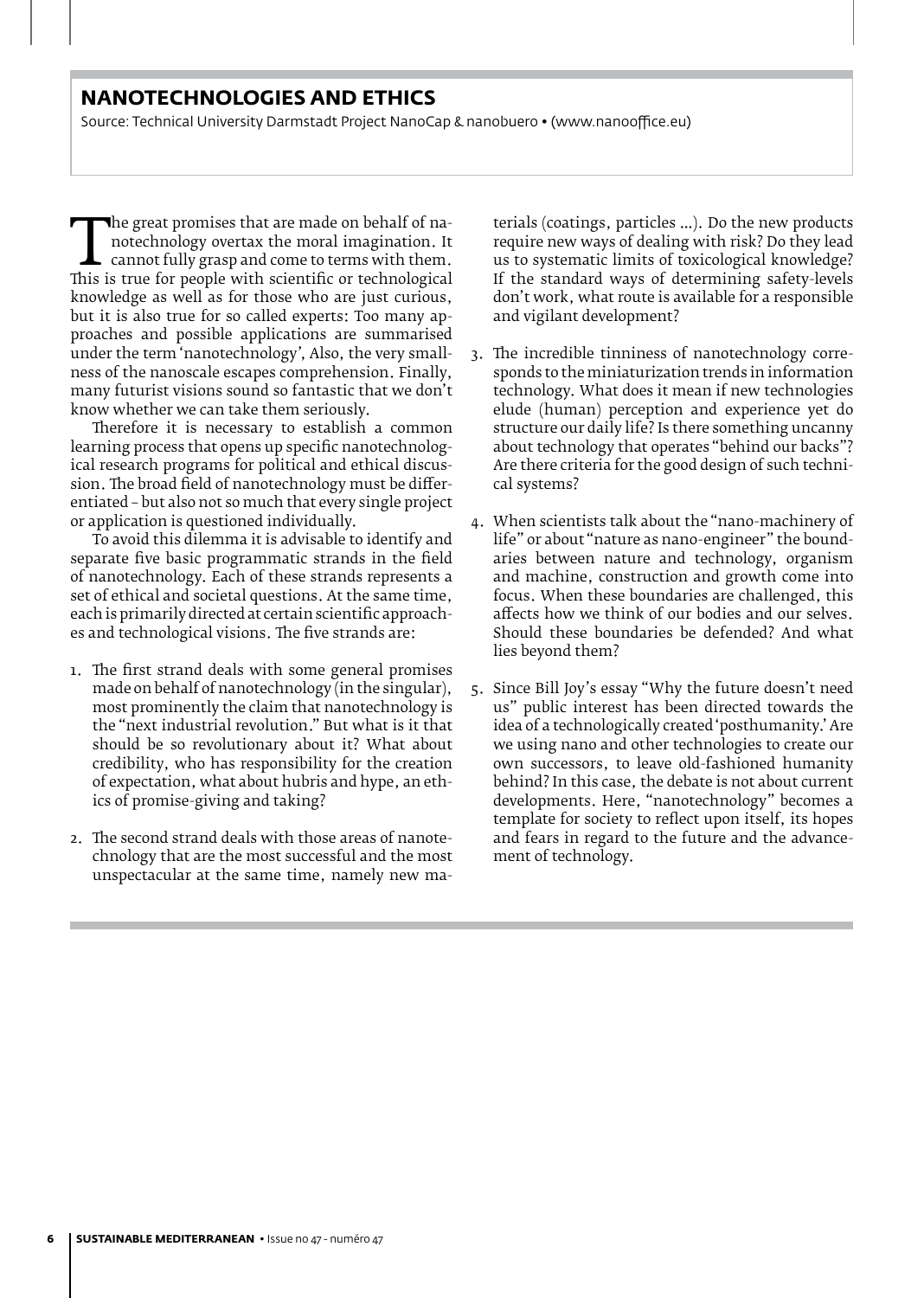## **NANOTECHNOLOGIES ET ÉTHIQUE**

Source: Université Technique de Darmstadt Projet NanoCap & nanobuero • (www.nanooffice.eu)

technologie dépassent l'imagination morale. Cel-<br>le-ci ne peut pas entièrement saisir et se confron-<br>ter avec elles. Cela vaut autant pour des personnes avec<br>connaissances -scientifiques -ou--technologiques -que es grandes promesses faites au nom de la nanotechnologie dépassent l'imagination morale. Celle-ci ne peut pas entièrement saisir et se confronconnaissances scientifiques ou technologiques que pour ceux qui sont simplement curieux, mais il est également vrai pour les experts: trop d'approches et d'applications possibles sont récapitulées sous la définition de 'nanotechnologie'. En outre, la petite dimension de la nano-échelle échappe à la compréhension. En conclusion, beaucoup de visions futuristes semblent tellement fantastiques que nous ne savons pas si nous pouvons les prendre sérieusement.

Par conséquent il est nécessaire d'établir un apprentissage commun qui ouvre des programmes spécifiques de recherche sur la nanotechnologie pour la discussion politique et morale. Le large champ de la nanotechnologie doit être différencié - mais pas au point que chaque projet ou application soient questionnés individuellement.

Pour éviter ce dilemme il est recommandé d'identifier et séparer cinq thématiques de base dans le domaine de la nanotechnologie dont chacune représente un ensemble de questions morales et sociales et en même temps envisage principalement certaines approches scientifiques et visions technologiques.

- 1. La première thématique traite quelques promesses générales faites au nom de la nanotechnologie (dans le singulier), surtout la prétention que la nanotechnologie représente la "prochaine révolution industrielle." Mais qu'est-ce que devrait être si révolutionnaire à ce sujet? Que pourrait-on dire de la crédibilité, qui a la responsabilité de créer des espérances, que pourrait-on dire de l'extrême autoconfiance et de l'exagération, éthique, celle-ci, qui consiste à promettre et enlever?
- 2. La deuxième thématique traite les secteurs de la nanotechnologie les plus réussis et, en même temps,

les moins remarquables, à savoir les nouveaux matériaux (enduits, particules...). Les nouveaux produits exigent-ils des nouvelles façons de traiter les risques? Nous mènent-ils aux limites systématiques de la connaissance toxicologique? Si les façons habituelles de déterminer les niveaux de sûreté ne fonctionnent pas, quelle voie est disponible pour un développement responsable et vigilant?

- 3. La toute petite taille de la nanotechnologie correspond aux tendances de miniaturisation dans la technologie de l'information. Que est-ce que signifie que les nouvelles technologies éludent la perception et l'expérience humaines en structurant, pourtant, notre vie quotidienne? Y a-t-il quelque chose de surnaturel au sujet de la technologie qui fonctionne "derrière nos dos"? Y a-t-il des critères pour la bonne conception de tels systèmes techniques?
- 4. Quand les scientifiques parlent de la "nano-machinerie de la vie" ou de la "nature en tant que nano-ingénieur" les frontières entre nature et technologie, organisme et machine, construction et croissance viennent en gros plan. Quand ces frontières sont défiées, ceci altère la façon dans laquelle nous pensons à nos corps et à nous mêmes comme individus. Ces frontières, devraient-elles être défendues? Et qu'est-ce qu'on trouve au delà d'elles?
- 5. Depuis l'essai de Bill Joy "Pourquoi le futur n'a pas besoin de nous" l'intérêt public a été orienté sur l'idée d'une "post-humanité" technologiquement créé. Employons-nous le nano et d'autres technologies pour créer nos propres successeurs, pour laisser l'humanité démodée en arrière? Dans ce cas-ci, la discussion n'est pas au sujet des développements courants. Ici, la "nanotechnologie" devient une occasion pour que la société reflète sur elle-même, ses espoirs et craintes en vue du futur et de l'avancement de la technologie.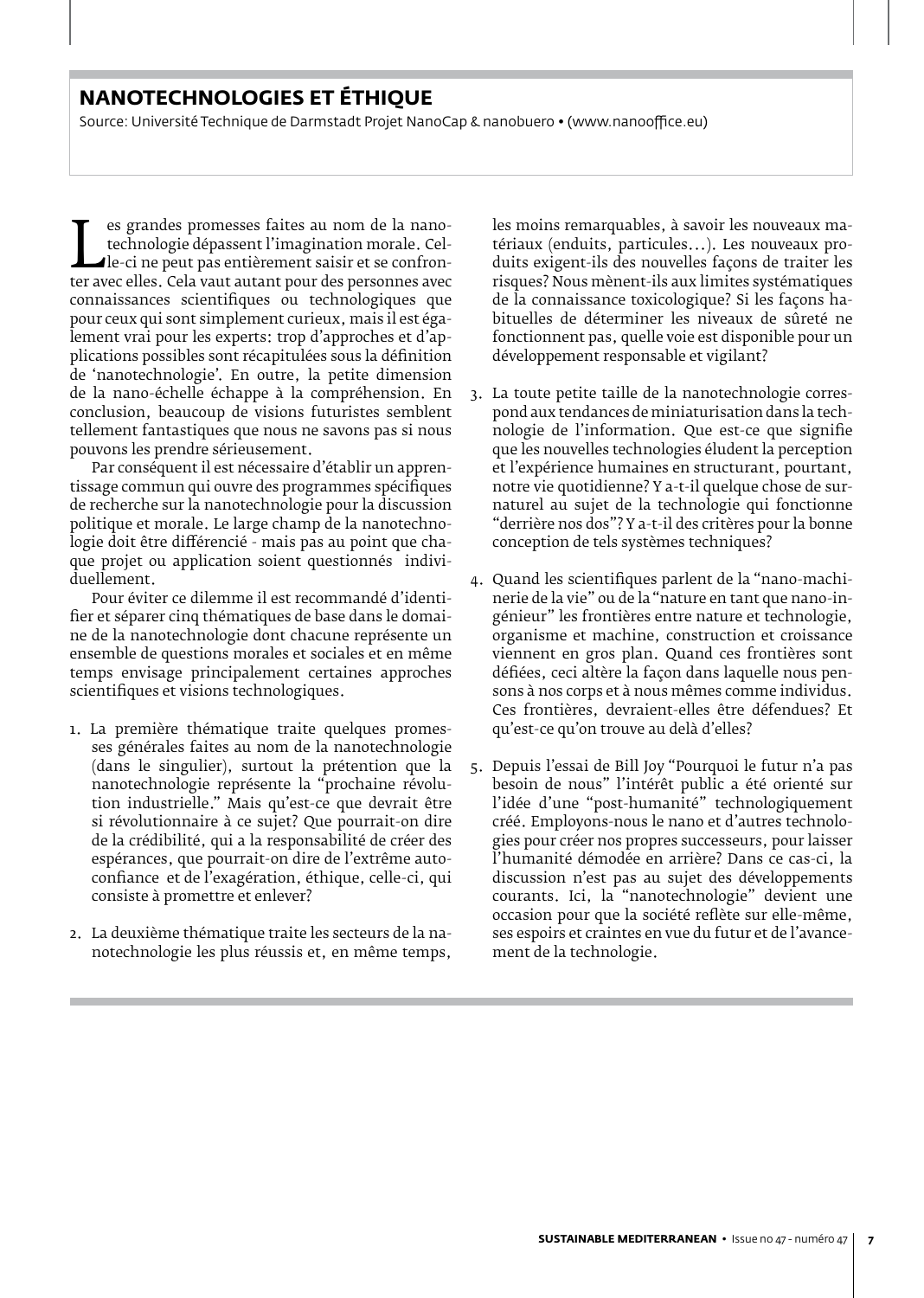## **NANOTECHNOLOGY AND THE ENVIRONMENT**

Lucas Reijnders, IBED/ECDO, University of Amsterdam

This. For instance, the catalytic converters used<br>from platinum and related metals. fits. For instance, the catalytic converters used in petrol powered cars use nanoparticles made from platinum and related metals.

Nanoparticles, that are central to nanotechnology, are very small particles, having a diameter of 100 nanometer (nm) or less.

More applications of nanoparticles beneficial to the environment may emerge in the future.

However, nanoparticles can also have environmental hazards. We know this, because we are exposed to non-manufactured nanoparticles. Diesel motors, for instance, generate large amounts of such non manufactured nanoparticles. According to epidemiological research, exposure to non-manufactured nanoparticles in outdoor air common in large parts of the European Union, is linked with increased chronic obstructive pulmonary disease, asthma risk, more lower respiratory tract infections and increased risk of coronary and hart disease in humans.

Manufactured nanoparticles can be released into the environment by factories producing or handling them. They can also be released during the use of products. For instance many sunscreens contain nanoparticles and these are released into surface water while swimming after using a sunscreen. Similarly it is known that silver nanoparticles can be released into surface water from washing machines. These originate in textiles treated with silver nanoparticles and in some types of washing machines that use nanoparticles to kill bacteria.

Research into the environmental effects of nanoparticles lags much behind the production of nanoparticles and research and development aimed at new applications of nanotechnology. However substantial research on the impacts of manufactured nanoparticles on human health has been done and this suggests that indeed health risks are associated with such particles.

Such research also shows that it is the number and surface area of particles rather than the total mass of particles that determines the negative effect on health. The specific chemical nature of the particle surface is another important determinant of hazard. So is the precise shape of nanoparticles. For instance nanotubes made from carbon have been found to be more hazardous than football-shaped carbon nanoparticles.

Research on the ecotoxicological effects of nanoparticles is much more limited than research regarding the effects on human health. However it would seem likely that the health effects of nanoparticles on mammals will be rather similar to the effects on humans. In case of some metallic nanoparticles suspended in water (including silver nanoparticles) negative effects on microorganisms have been found. And some football-shaped carbon nanoparticles have been shown to have negative impacts on some fish and invertebrates.

These early data from scientific research on hazards and risks of nanoparticles have implications for EU policy.

Current EU legislation regarding manufactured particles is based on the assumption that nanoparticles have the same effect as much larger particles. This is clearly a wrong assumption and thus EU legislation should change. It should include specific testing requirements to establish the risks of manufactured nanoparticles.

EU criteria for maximum environmental exposure to nanoparticles should be changed. Currently, such criteria restrict the mass of such particles per volume. As soon as possible, such criteria should be changed into values restricting the number of particles per cubic meter.

A further lesson from current research is that the EU should invest more in the reduction of hazards and risks related to nanotechnology. Reduction of emissions and hazard reduction (for instance by changing nanoparticle surface and shape) are evident objects in this context.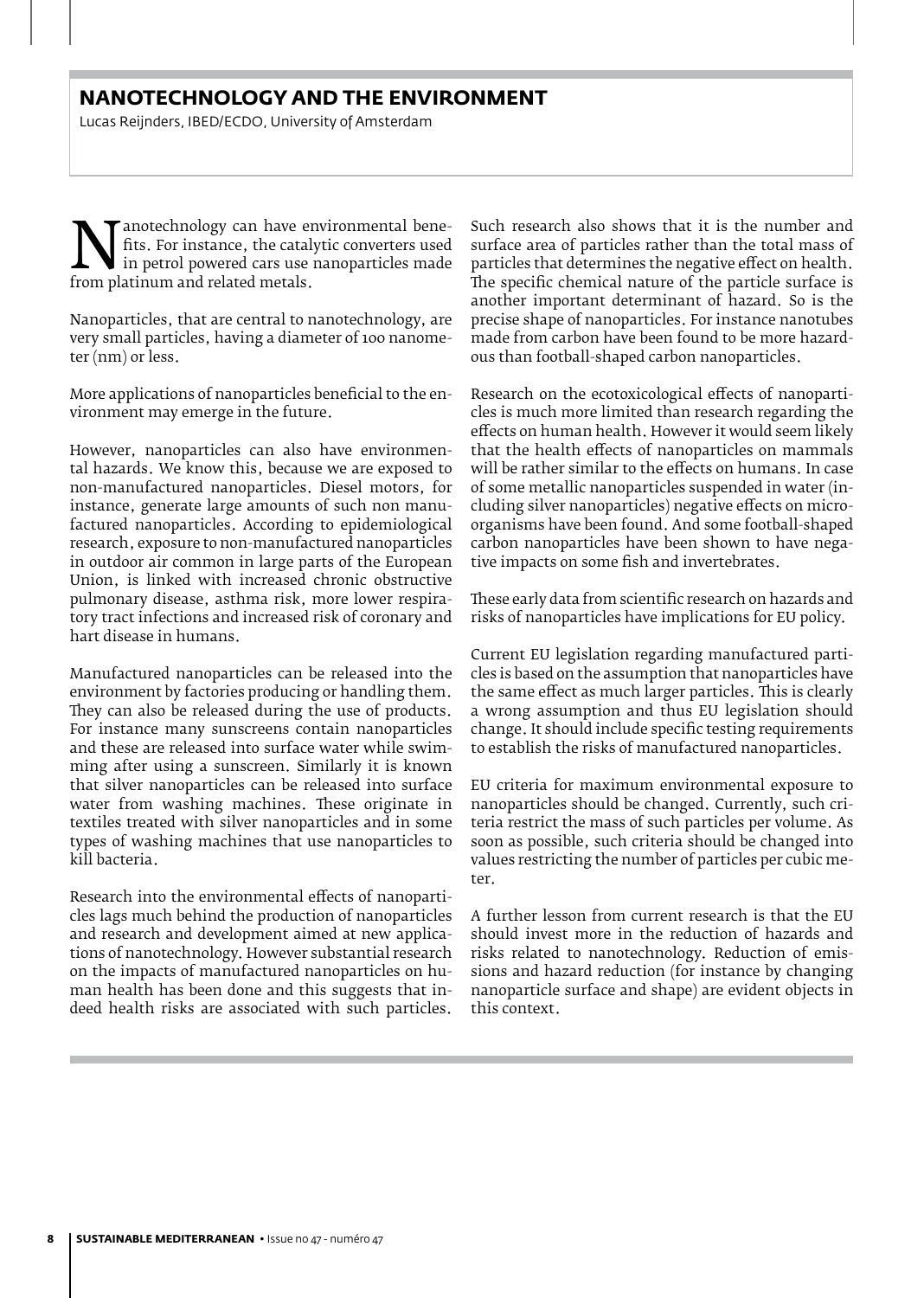## **NANOTECHNOLOGIE ET ENVIRONNEMENT**

Lucas Reijnders, IBED/ECDO, Université d' Amsterdam

pour l'environnement. Par exemple, les convertis-<br>seurs catalytiques des voitures à essence utilisent<br>des nanoparticules faites à partir du platine et d'autres<br>métaux similaires a Nanotechnologie peut apporter des avantages pour l'environnement. Par exemple, les convertisseurs catalytiques des voitures à essence utilisent métaux similaires.

Les nanoparticules, essentielles pour la nanotechnologie, sont des particules très petites, ayant un diamètre de 100 nanomètres (nm) ou moins.

Plus d'applications de nanoparticules salutaires à l'environnement peuvent émerger à l'avenir.

Cependant, les nanoparticules peuvent également comporter des dangers pour l'environnement. Nous le savons parce que nous sommes déjà exposés aux nanoparticules non-manufacturées. Les moteurs diesel, par exemple, produisent des grandes quantités de telles nanoparticules. En accord avec la recherche épidémiologique, l'exposition aux nanoparticules non-manufacturées en plain air, condition commune dans grandes parties de l'Union Européenne, est liée aux maladies pulmonaires obstructives chroniques, au risque d'asthme, aux infections du trait respiratoire inférieur et au risque des maladies coronaires.

Les nanoparticules manufacturées peuvent être déchargées dans l'environnement par des usines qui les produisent ou les manipulent. Elles peuvent également être libérées pendant l'utilisation de produits. Par exemple, beaucoup de protections solaires contiennent des nanoparticules et celles-ci sont déchargées dans l'eau de surface tout en nageant après avoir employé une protection solaire. De même on sait que des nanoparticules d'argent peuvent être déchargées dans l'eau de surface par des machines à laver. Celles-ci proviennent des textiles traités avec nanoparticules d'argent et de quelques types de machines à laver qui emploient les susdites nanoparticules pour tuer les bactéries.

La recherche sur les effets des nanoparticules sur l'environnement est très en arrière par rapport à leur production et aux nouvelles applications visées par la recherche et le développement. Cependant, une recherche substantielle sur les impacts des nanoparticules manufacturées sur la santé humaine a été faite et celle-ci suggère, que, en effet, des risques pour la santé sont associés à ces particules. Une telle recherche prou-

ve également que c'est le nombre et la superficie des particules, plutôt que toute leur masse, qui détermine les effets négatifs sur la santé. La nature chimique spécifique de la surface des particules est une autre cause importante déterminant le risque. La même considération vaut aussi pour la forme précise des nanoparticules. Par exemple, les nanotubes faits à partir du carbone se sont avérés plus dangereux que les nanoparticules de carbone en forme de ballon de football.

La recherche sur les effets écotoxicologues des nanoparticules est beaucoup plus limitée que celle concernant les effets sur la santé humaine. Cependant, il semble probable que les effets des nanoparticules sur la santé des mammifères seraient semblables aux effets sur les humains. Dans le cas de quelques nanoparticules métalliques suspendues dans l'eau (nanoparticules d'argent y compris) des effets négatifs sur les microorganismes ont été montrés. Quelques nanoparticules de carbone en forme de ballon de football ont été aussi montrées avoir des impacts négatifs sur poissons et invertébrés.

Ces premières données de la recherche scientifique sur les risques des nanoparticules ont des implications pour la politique de l'Union Européenne (UE).

La législation courante de l'UE concernant les nanoparticules manufacturées est fondée sur l'hypothèse qu'elles ont le même effet des particules beaucoup plus grandes. C'est clairement une prétention sens fondement et donc la législation de l'UE devrait changer. Elle devrait inclure des conditions d'essai spécifiques au but d'identifier les risques des nanoparticules manufacturées.

Les critères actuels de l'UE relatifs à l'exposition environnementale maximale aux nanoparticules devraient être changés. Actuellement, ils limitent la masse des particules par volume. Aussitôt que possible, ces critères devraient être changés en valeurs limitant le nombre des particules par mètre cube.

Une autre leçon à tirer de la recherche actuelle est que l'UE devrait investir plus dans la réduction des risques liés à la nanotechnologie. La réduction des émissions et des risques (par exemple en changeant la surface et la forme des nanoparticules) sont des objectifs évidents dans ce contexte.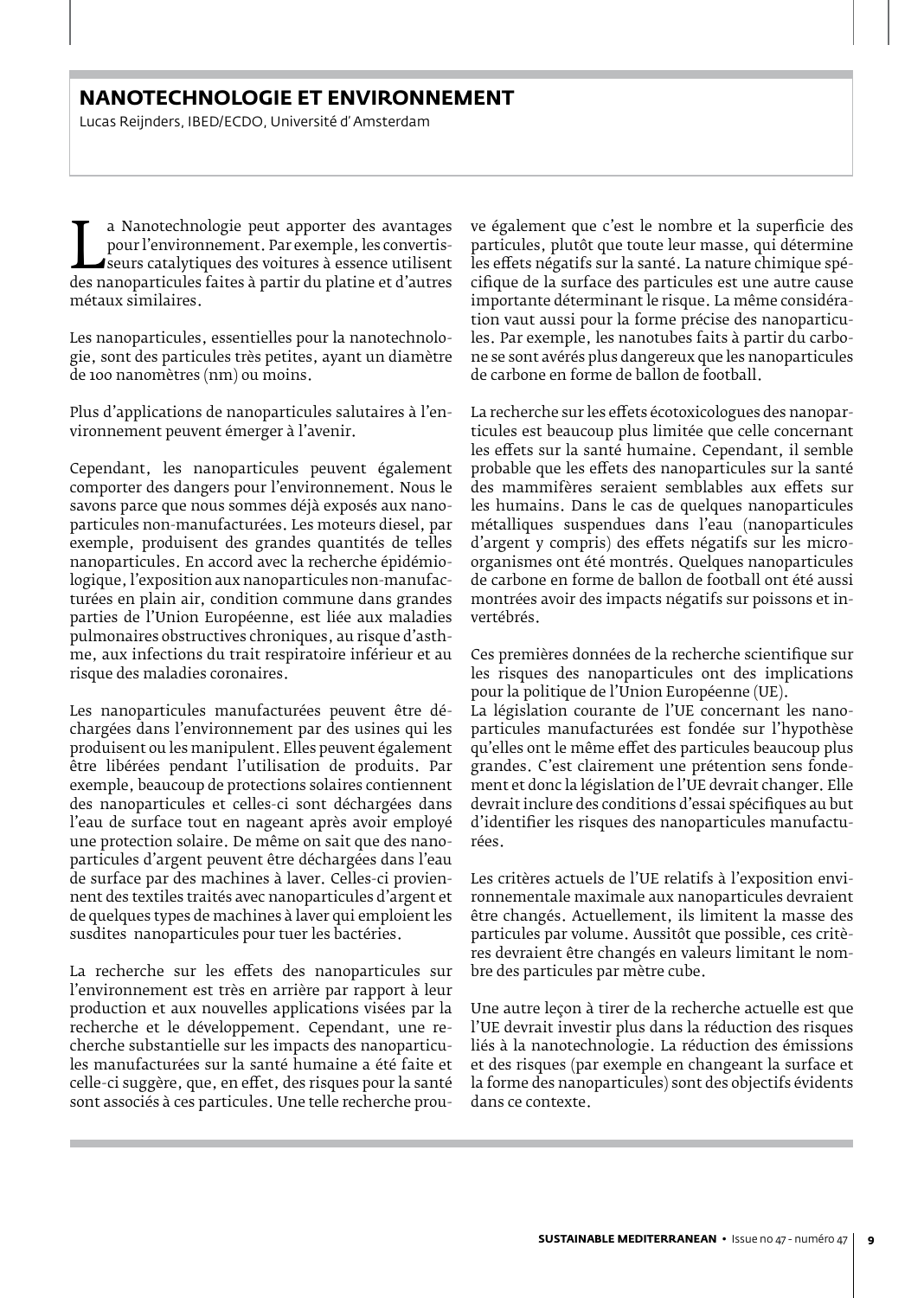## **TOWARDS A COMMON TRADE UNION POLICY CONCERNING NANOTECHNOLOGY**

Wim van Veelen, policy-advisor Dutch trade union confederation FNV

**Products containing engineered nanoparticles**<br>
production in many sectors, bringing with<br>
them potential threats to worker health and safety and<br>
the environment Hundreds of products containing are being rapidly introduced into commercial production in many sectors, bringing with the environment. Hundreds of products containing nanomaterials are already on supermarket shelves, ranging from food, cosmetics, personal care products, clothes and consumer electronics to sporting goods, rubber tires and household appliances. They are also invading the workplace, North and South, from farm to factory to distribution depot.

The precise number of commercially available products is unknown, because *there are no labeling requirements, or even agreement on labeling criteria*. Some product labels proudly advertise their nano pedigree or components, while other manufacturers retain a discrete silence about ingredients and production processes.

The nanoproducts now available came onto the market *with limited public debate* and with limited additional regulation that is specifically aimed at their novel features. Current research and development seek to rapidly explore the novel applications of nanotechnology. *Where it stumbles is in the area of policy proposals to meet these dangers*.

Governments and over 1,300 companies in 76 industries worldwide invested USD10 billion in nanotech R&D last year. *The important point for workers and trade unions is that nanotechnology has already moved out of the research lab and into the workplace - and no government in the world has put in place mandatory regulations to govern the technology.*

Laboratory workers, agricultural workers, food processing workers, transport and commercial workers and hotel, restaurant and catering workers are in the front line of exposure to engineered nanoparticles. *Yet at present, there is no known method for limiting, controlling or even measuring human exposure to nanomaterials and processes in or outside the workplace.*

**In 2004, the UK Health and Safety Executive (HSE)** conducted a study on the potential health impact of nanotechnology, and concluded that "Very little is known currently about how dangerous nanomaterials are, or how we should protect workers in related industries. Research over the past few years has shown that nanometer-diameter particles are more toxic than larger particles on a mass basis. The combination of particle size unique structures, and unique physical and chemical properties, suggests that a great deal of care needs to be taken to ensure adequate worker protection when manufacturing and using nanomaterials." Recognizing the potential hazards of workplace exposure, the report recommended, among other safety measures: total enclosure of workplace areas involving nanotechnology, local and general ventilation systems for workplace areas, reducing periods of exposure, the use of "suitable" personal protective equipment and regular cleaning of surfaces. *The same report, however, conceded that these measures were likely to prove completely ineffective due to the nanoscale and unique properties of the particles* **.** 

**The Dutch vision on the future of Nanotechnology** written by the Cabinet stated: "The Cabinet jugdes that the Dutch Legislative framework has sufficient means to control possible risks'. A strange conclusion, because in another paragraph it is stated that the Dutch Working Conditions Act does not have enough garanties to make the workplace safe. Also, the Labour Inspectorate does not have the means and methods to measure the risks.

Since these reports there has been a flood of new patents and processes, *yet industry pressure has ensured that no regulatory framework has been developed or enacted to protect against the release of nanoparticles in the workplace and the wider environment.*

*Governments must be pressed to immediately implement binding measures to protect worker and public health and safety from the consequences of the unregulated release of commercial nano products into the environment.*

Regulatory agencies at national and regional level continue to opt for industry self-regulation despite mounting evidence of the toxic risks. For example, it was revealed in August 2006 that the United States Environmental Protection Agency has authorized the commercial application of 15 nano-formulated chemicals while upholding the principle of business confidentiality, which means that these substances' composition, commercial application and manufacturers' identity may not be revealed! The UK Food Standards Agency has identified significant gaps in EU legislation for regulating the uses of nanotech in food production and packaging, yet continues to maintain that voluntary self-regulation is sufficient to protect workers and the public.

Some trade unions have begun to highlight the risks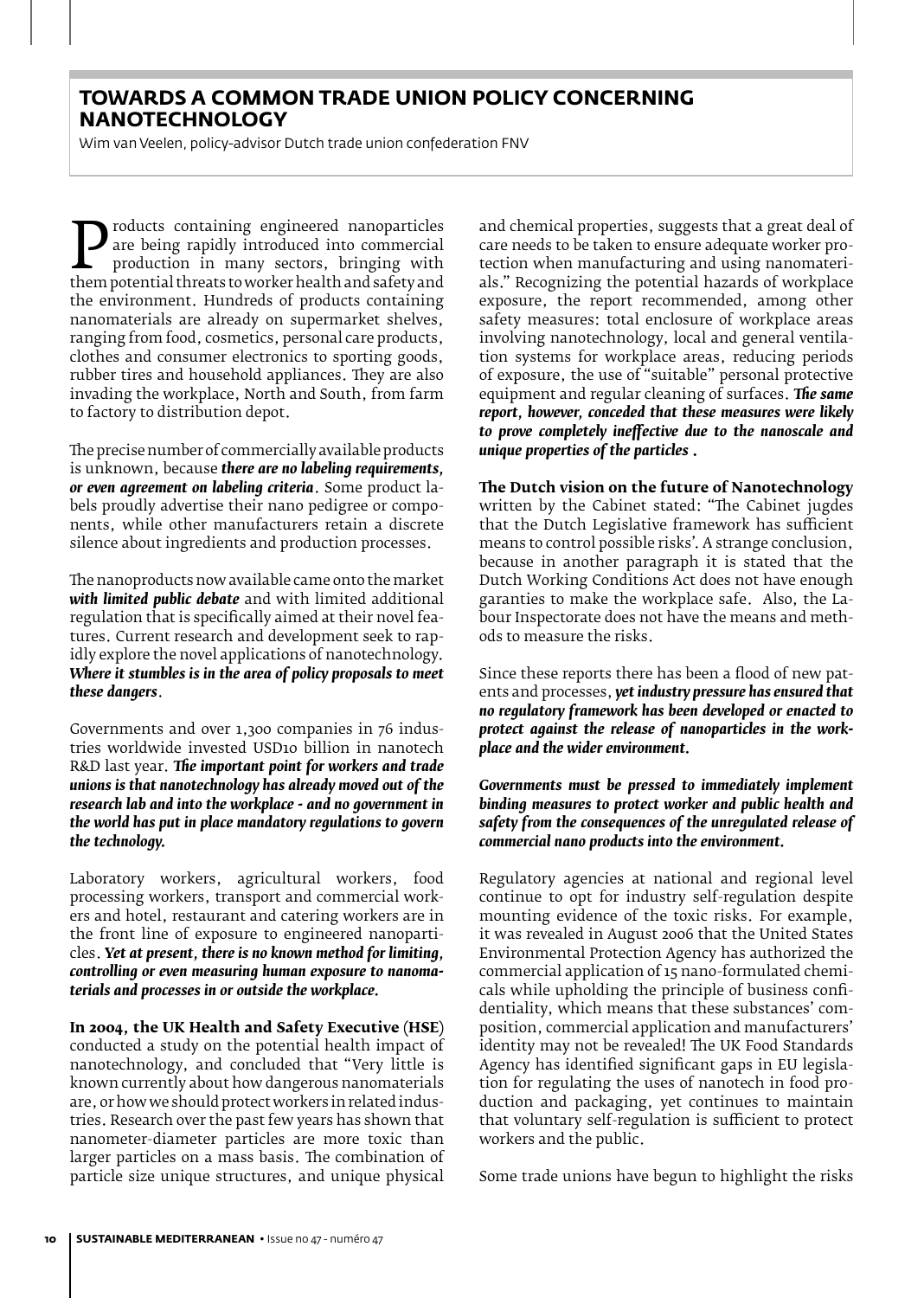and call for stricter regulation or even a moratorium on commercial nanotechnology, but much more will have to be done to ensure that workers and the public are adequately protected.

#### **Taking Action**

An active lobby bringing together corporations; research institutions and marketing specialists is aggressively promoting the alleged health and environmental benefits of nanotechnology. We must not forget that asbestos, a product which annually kills 100,000 people and which the ILO estimates may eventually kill 10 million, was originally sold as a product which would save lives. It is no exaggeration to view engineered nanoparticles as superasbestos, with all that that implies for immediately implementing the regulatory measures necessary for the protection of worker and public health.

The next phrase you read in lots of policy-documents made by governments: "Governments and international organizations must work together with scientists and the private sector to establish scientifically and ethically sound risk-based standards for new nanotechnology-based products, and to promote best practices." This bland formula is a classic recipe for inaction. Which government departments, working with which scientists? Can "scientists", governments and the private sector be regarded as distinct entities when corporate finance increasingly dominates the research agenda and the institutions in which it is

carried out? Can "best practice" (according to whose criteria?) take the place of legal regulation? If there is one lesson to be drawn from the "scientifically" approved toxic killers which have invaded the workplace, it is that protecting worker and public health and safety requires the active involvement of workers and their unions in monitoring and controlling the materials and the production processes with which they work. Voluntarism doesn't work.

In this context, it is crucial that unions internationally begin to systematically gather relevant information on their members' current or potential exposure to nano-scale materials in the workplace.

Governments must be pressed to immediately implement binding measures to protect worker and public health and safety from the consequences of the unregulated release of commercial nano products into the environment. And trade union and civil society organizations must push national governments and international agencies to respond to the risks which has now acknowledged and demand formal participation in shaping a global regulatory framework to meet the danger.

Based on the precautionary principle, a broad discussion is needed for a global moratorium on the introduction of nano-engineered particles and processes into commercial production until such time as the potential safety threats can be adequately measured and evaluated.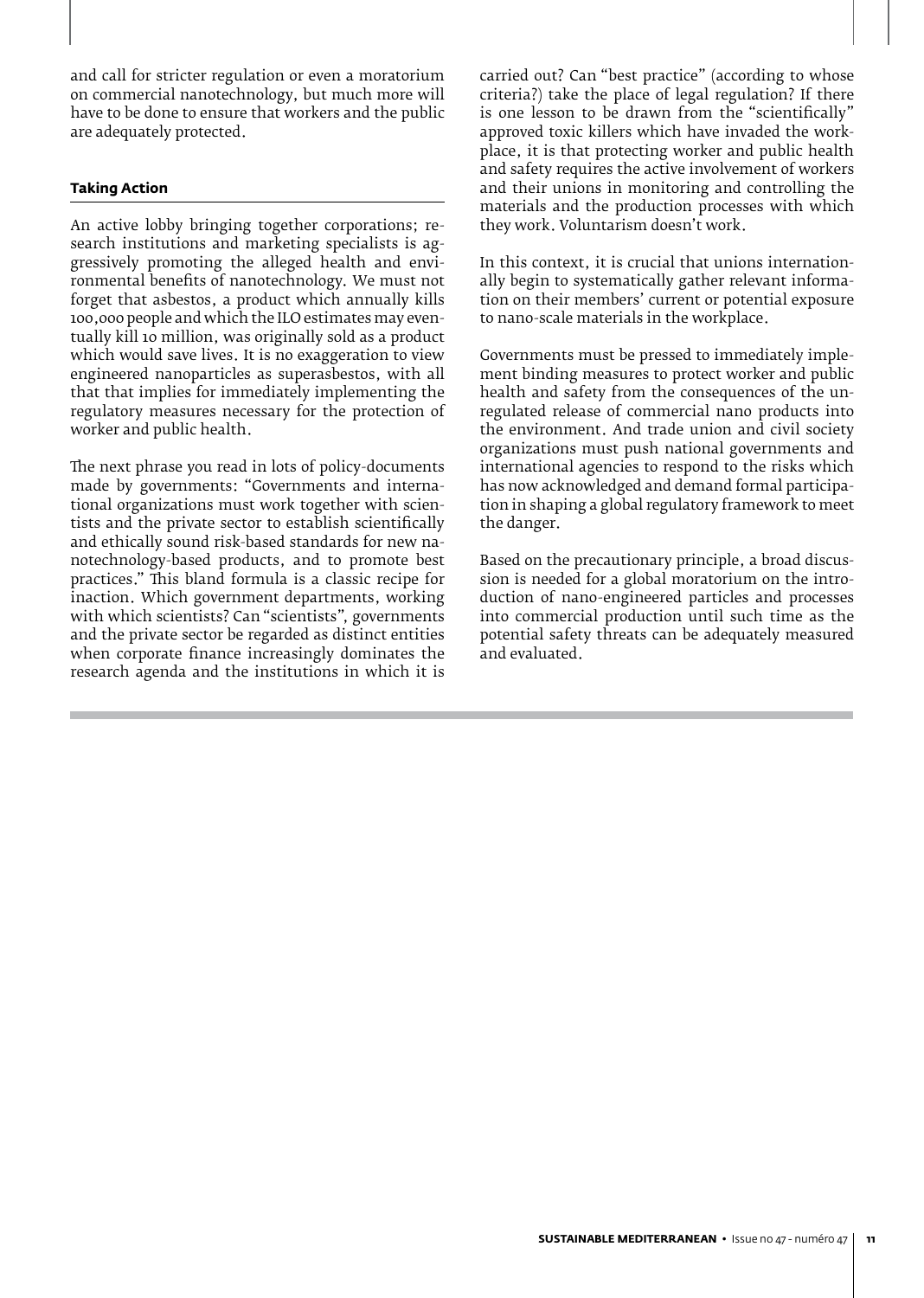## **VERS UNE POLITIQUE COMMUNE DES SYNDICATS SUR LA NANOTECHNOLOGIE**

Wim van Veelen, conseilleur politique, Confédération Hollandaise des Syndicats FNV

Es produits contenant des nanoparticules<br>
dans beaucoup de secteurs de la production<br>
commerciale, apportant avec eux des menaces poten-<br>
tielles à la santé des ouvriers et à la sûreté de l'envimanufacturées sont rapidement introduits dans beaucoup de secteurs de la production tielles à la santé des ouvriers et à la sûreté de l'environnement. Centaines de produits contenant des nanomatériaux sont déjà présents sur les étagères des supermarchés, allant de la nourriture, des produits cosmétiques et de soin personnel et des vêtements aux appareils électroniques communément utilisés, aux articles sportifs, aux pneus en caoutchouc et aux appareils électroménagers. Ils envahissent également le lieu de travail, au Nord et au Sud du monde, de la ferme à l'usine et au dépôt de distribution. Le nombre précis des produits disponibles sur le marché est inconnu, parce qu'il n'y a aucune obligation de marquer la nano-identité sur les étiquettes et il *n'y a même pas encore des accords sur possibles critères de labelling des produits issus de la nanotechnologie*. Quelques étiquettes annoncent fièrement leur pedigree ou les composantes nano, alors que d'autres fabricants maintiennent une discrétion sur les ingrédients et les processus de production utilisés.

Les nanoproduits déjà disponibles sur le marché y ont été introduits après une *discussion publique limitée* et sans appliquer une réglementation additionnelle, spécifiquement visée à leurs nouveaux traits. La recherche courante, de son côté, tend à explorer rapidement des applications nouvelles. *Là où cela trébuche c'est dans le secteur des propositions pour une politique apte à contrôler les dangers.* 

L'année dernière dans le monde entier plusieurs gouvernements et plus de 1.300 compagnies dans 76 secteurs industriels différents ont investi 10 milliard de dollars US dans la Recherche et le Développement (R&D) de la nanotechnologie. *Le point important pour les ouvriers et les syndicats est que celle-ci est déjà sortie du laboratoire de recherche et est entrée dans le lieu de travail et aucun gouvernement dans le monde n'a encore mis en place des règlements obligatoires pour la contrôler.*

Les techniciens de laboratoire, les ouvriers dans le secteur agricole, de transformation des produits alimentaires, du transport et de l'industrie hôtelière, de restauration et catering, sont en première ligne dans l'exposition aux nanoparticules synthétisées. *Et pourtant, actuellement, il n'y a aucune méthode connue capable de limiter, contrôler ou même mesurer l'exposition humaine aux nanomatériaux et aux processus dans ou hors le lieu de travail*.

En 2004, l'Exécutif du Royaume Uni responsable de la Santé et de la Sécurité a entrepris une étude sur l'impact potentiel de la nanotechnologie et a conclu que «Très peu est actuellement connu sur le niveau de danger des nanomatériaux ou sur la façon la plus efficace de protéger les ouvriers dans les industries relatives. La recherche faite au cours de ces dernières années a démontré que, à une masse donnée, les particules ayant un diamètre à l'échelle du nanomètre sont plus toxiques que leurs correspondantes plus grandes. La combinaison de structures uniques dépendantes de la petite dimension et de propriétés physiques et chimiques uniques, suggère que beaucoup de soin doit être pris pour assurer une protection proportionnée des ouvriers qui fabriquent et utilisent les nanomatériaux.» Reconnaissant les risques d'exposition dans le lieu de travail, le rapport recommande, entre autres mesures de sécurité, la clôture totale des secteurs impliquant la nanotechnologie, la présence de systèmes locaux et généraux de ventilation, la réduction des périodes d'exposition, l'utilisation de matériaux «appropriés» de protection du personnel et le nettoyage régulier des surfaces. *Le même rapport, cependant, a concédé que ces mesures pourraient se prouver complètement inefficaces à cause de la nano-échelle et des propriétés uniques de ces particules.*

**La vision hollandaise sur le futur de la Nanotechnologie**, écrite par le Cabinet, affirme: "Les Cabinet juge que le cadre législatif hollandais dispose de moyens suffisants pour contrôler les risques possibles". Une conclusion étrange, si l'on considère que dans un autre paragraphe on affirme que l'acte hollandais relatif aux conditions de travail n'a pas assez de garanties pour assurer la sécurité dans le lieu de travail. En outre, l'Inspectorat de Travail n'a pas les moyens et les méthodes appropriés pour mesurer les risques.

Dès la rédaction de ces rapports il y a eu une pléthore de nouveaux brevets et processus et, *cependant, la pression exercée par l'industrie a assuré qu'aucun cadre de réglementation n'a été développé ou mis en oeuvre pour assurer une protection efficace contre le dégagement des nanoparticules dans le lieu de travail et l'environnement en général.*

Les gouvernements doivent être pressés pour mettre en *oeuvre immédiatement des mesures obligatoires de protection des ouvriers et de la santé publique contre les conséquences du dégagement non réglé des produits commerciaux nano dans l'environnement.*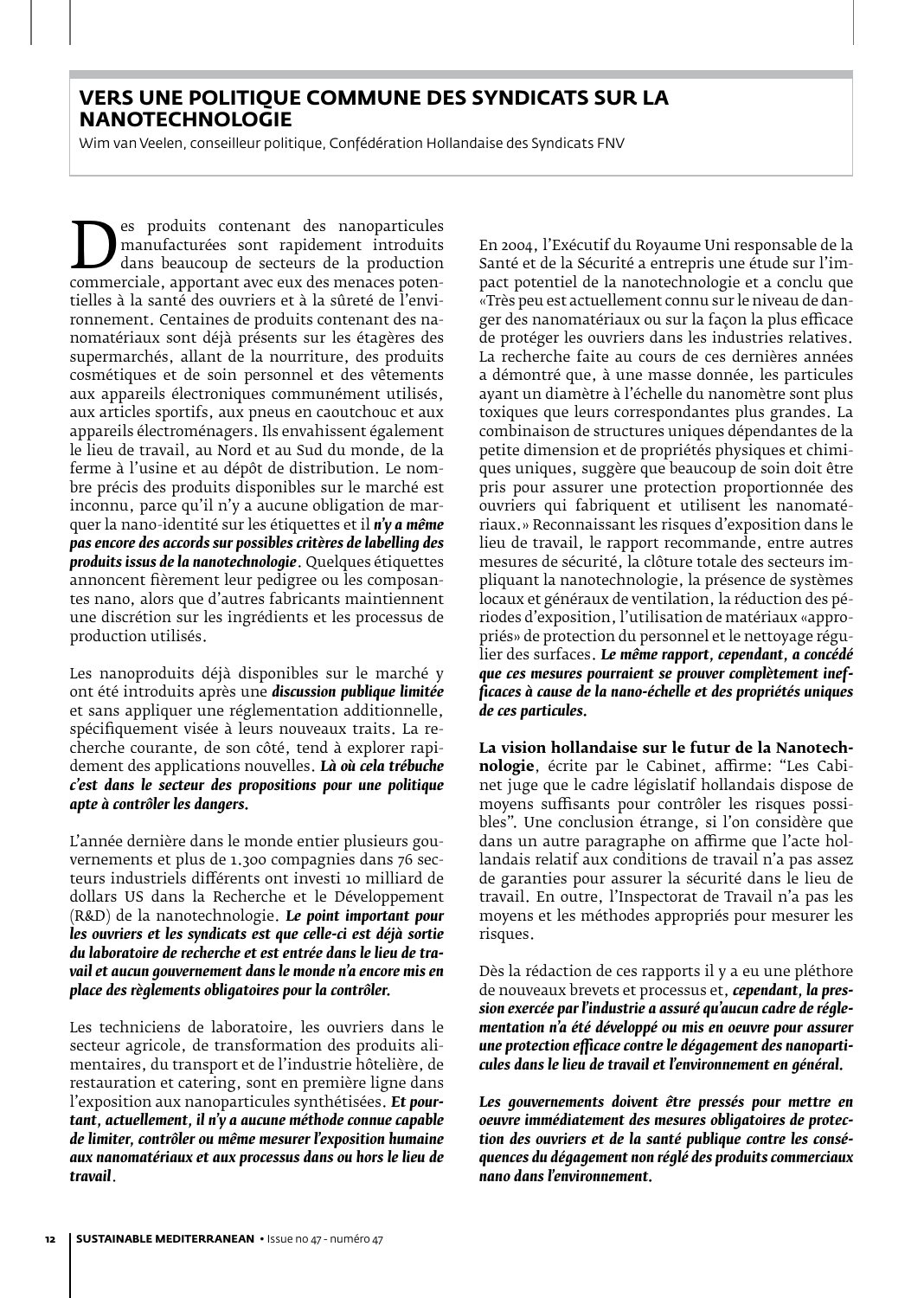Les agences compétentes au niveau national et régional continuent à opter pour une auto- régulation de l'industrie en dépit des preuves croissantes sur les risques. Par exemple, il a été révélé en août 2006, que l'Agence de Protection de l'Environnement des Etats-Unis a autorisé l'application commerciale de 15 produits chimiques issus de la nanotechnologie tout en confirmant le principe de confidentialité, c'est-à-dire la possibilité pour les fabricants de ne pas indiquer la composition de ces substances, leur application commerciale et leur même identité! L'Agence du Royaume Uni responsable des Normes Alimentaires a identifié des lacunes significatives dans la législation de l'UE apte à régler les utilisations de la nanotechnologie dans la production de nourriture et d'emballages, et, pourtant, elle continue à soutenir que l'autorégulation volontaire est suffisante à protéger les ouvriers et le public.

Quelques syndicats ont commencé à souligner les risques et à réclamer un règlement plus strict ou même un moratoire sur la nanotechnologie commerciale, mais il y aura beaucoup plus à faire pour assurer une protection adéquate des ouvriers et du public.

#### **Agir**

Un group actif de pression politique rassemblant entreprises, instituts de recherche et spécialistes du marketing promeut 'agressivement' des argumentations en faveur des avantages de la nanotechnologie pour la santé et l'environnement.

Cependant, il ne faudrait pas oublier que l'amiante, un produit qui tue annuellement 100.000 personnes et qui, selon les évaluations de l'OMS, pourrait par la suite tuer 10 millions, au début a été commercialisé en tant qu'un produit qui contribuerait à sauver des vies. Ce n'est pas une exagération de considérer les nanoparticules synthétisées comme des 'super-amiantes', avec tout ce que cela implique pour une application immédiate de mesures de réglementation aptes à protéger les ouvriers et la santé publique.

La phrase qui suit peut être lue dans un bon nombre de documents politiques faits par des gouvernements:

"Les gouvernements et les organisations internationales doivent collaborer avec les scientifiques et le secteur privé au but d'établir des standards, fondés sur des valeurs scientifiques et morales appropriés, pour la gestion des risques relatifs aux nouveaux produits issus de la nanotechnologie et de favoriser les bonnes pratiques". Cette formule faible est une recette classique pour l'inaction. Quels services gouvernementaux, collaborant avec quels scientifiques? Peut-on considérer les scientifiques, les gouvernements et le secteur privé comme des entités distinctes quand la finance corporative domine de plus en plus l'ordre du jour de la recherche et des établissements dans lesquels elle est effectuée? Peut la 'bonne pratique' (et sur la base de quels critères?) remplacer les dispositions légales? S'il y a une leçon à tirer des tueurs toxiques approuvés «scientifiquement» qui ont envahi le lieu de travail, c'est que la protection des ouvriers et de la santé publique nécessitent la participation active des ouvriers eux-mêmes et de leurs syndicats en surveillant et en contrôlant les matériaux et les processus de production avec lesquels ils travaillent. Le volontarisme ne fonctionne pas.

Dans ce contexte, il est crucial que les syndicats au niveau international commencent à recueillir systématiquement des informations appropriées sur l'exposition actuelle ou potentielle de leurs membres aux nano-matériaux dans le lieu de travail.

Les gouvernements doivent être pressés à mettre en oeuvre immédiatement des mesures obligatoires de protection de la santé des ouvriers et du public contre les conséquences du dégagement non réglé des nanoproduits commerciaux dans l'environnement. En outre, les syndicats et les organisations de la société civile doivent pousser les gouvernements nationaux et les agences internationales à gérer les risques déjà identifiés et à demander une participation formelle dans le processus de création d'un cadre global de réglementation.

Basé sur le principe de précaution, une large discussion est nécessaire pour aboutir à un moratoire global sur l'introduction des particules et des processus nano dans la production commerciale jusqu'au moment où les menaces potentielles pour la sûreté peuvent être adéquatement mesurées et évaluées.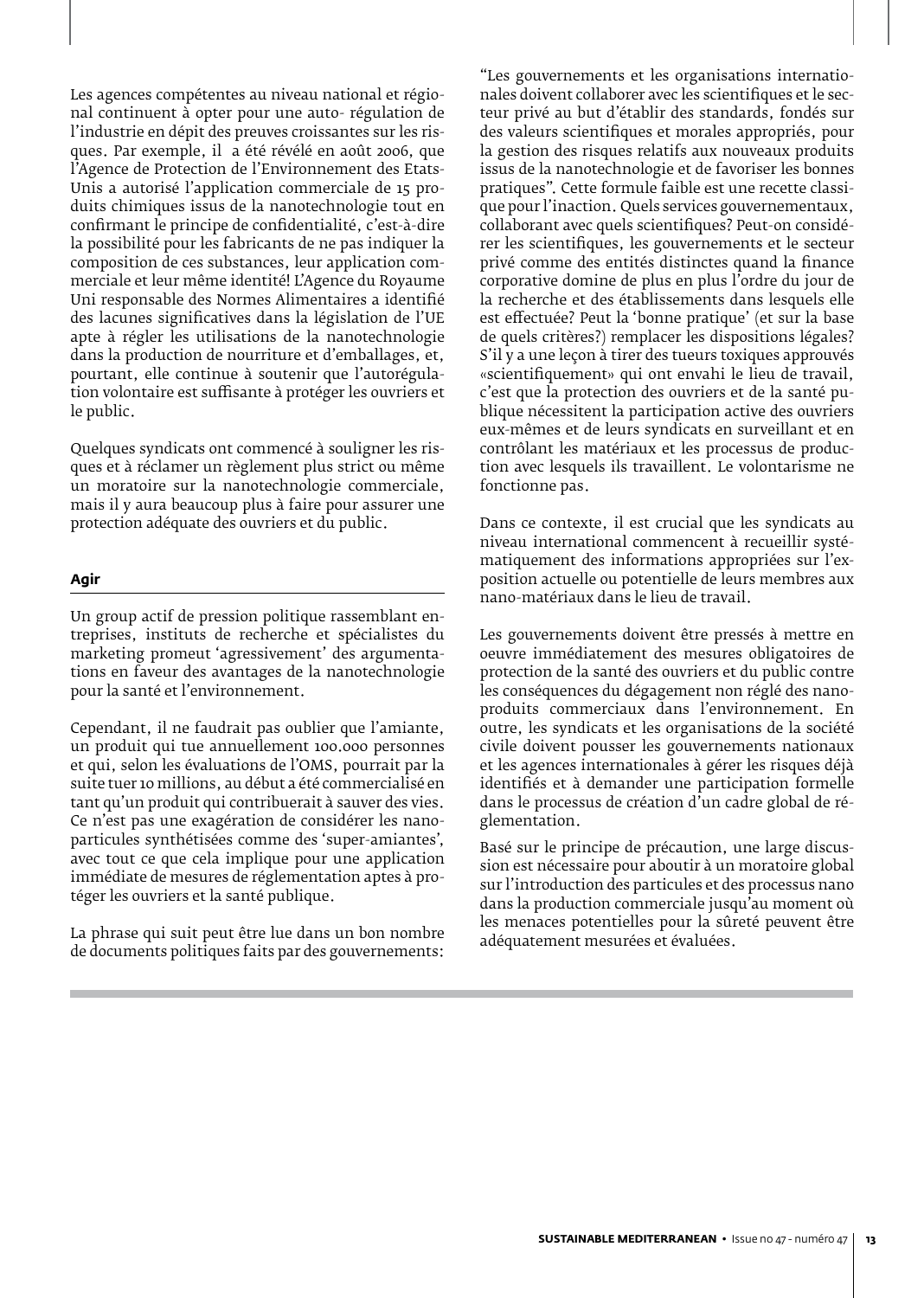## **NanoCap: CAPACITY BUILDING FOR ENVIRONMENTAL NGOS AND TRADE UNIONS**

Pieter van Broekhuizen, Erica DerijckeIVAM UvA BV, Research and Consultancy on Sustainability, Amsterdam, the Netherlands

**NanoCap is a European project set up to deepen**<br>the understanding of environmental, occupational<br>health and safety risks and ethical aspects of nanote-<br>chnology (NT). Structured discussions with academic the understanding of environmental NGOs and trade unions of environmental, occupational chnology (NT). Structured discussions with academic researchers and other stakeholders (such as industry and consumer organisations) are organised. These will enable the environmental NGOs and trade unions to participate in a debate on nanotechnology at European level, to formulate their position within their actual policy context supported by scientific input, and to inform their members and the general public.

Another goal of NanoCap is to provide industry with tools to introduce a "responsible nanotechnology" (i.e. stimulating industrial R&D performers to focus on source reduction regarding nano-particles and to make risk assessment an important dimension in their work). Especially concerning the development of a safe workplace, but also with respect to environmental care. Thereby, an open dialogue between industry, NGOs and trade Unions about occupational and environmental health, safety and ethics is of major importance. Such a dialogue allows NGOs and trade unions better insight in the current activities of industries with respect to risk management in relation to NT-developments and the precautionary measures taken to minimise occupational and environmental exposure. For Industry, this dialogue will be one step forward to build a basis of trust and enhance the societal acceptance of nanotechnology.

The NanoCap consortium consists of 5 environmental NGOs, 5 trade unions and 5 universities (see table). Within this consortium, the universities provide the scientific input, whereas NGOs and trade unions will bring in their preliminary positions after discussions with their members. At present, the process of weighing the potential risks against the possible benefits and prospects of innovation has just begun. Starting from the precautionary principle, the fact that new nanoproducts and the nanosizing of existing products could also have many benefits is well recognised and therefore it is discussed to which extend and how this precautionary principle should be applied.

One of the factors influencing this process is the present uncertainty with respect to health and safety characteristics of nanotechnology. There is a clear need for reliable measurement techniques to assess occupational and environmental exposure and to determine the health and safety risks involved. In addition, NanoCap will therefore also develop recommendations to enable public authorities to address the health, safety and environmental risk issues related to the rapid introduction of nanotechnology into society.

During the three year period of the project, NanoCap will subsequently consider the themes NT-R&D at universities and in industry, environmental implications and risks, occupational risk assessment, test systems and REACH, ethics, and the different roles of NGOs, R&D and industries.

You can find more information about NanoCap on www.nanocap.eu where you can also subscribe to the half yearly electronic newsletter.

| Participant organisation name /<br>Nom de l'organisation                                 | Country   |  |  |  |
|------------------------------------------------------------------------------------------|-----------|--|--|--|
| <b>COORDINATOR / COORDINATEUR</b>                                                        |           |  |  |  |
| <b>IVAM</b>                                                                              | <b>NL</b> |  |  |  |
| <b>ENVIRONMENTAL NGOS / ONG ENVIRONNEMENTALES</b>                                        |           |  |  |  |
| Stichting Natuur en Milieu                                                               | NL        |  |  |  |
| Legambiente                                                                              | IT.       |  |  |  |
| <b>Baltic Environmental Forum</b>                                                        | LT        |  |  |  |
| European Environmental Bureau                                                            | EU        |  |  |  |
| Mediterranean Information Office for Environment,<br>Culture and Sustainable Development | <b>GR</b> |  |  |  |
| <b>TRADE UNIONS / SYNDICATS</b>                                                          |           |  |  |  |
| Federatie Nederlandse Vakbeweging                                                        | <b>NL</b> |  |  |  |
| <b>AMICUS the Union</b>                                                                  | IE        |  |  |  |
| European Trade Union Institute for Research,                                             |           |  |  |  |
| Education and Health and Safety                                                          | EU        |  |  |  |
| Kooperationsstelle Hamburg                                                               | DE        |  |  |  |
| ppm Forschung + Beratung Arbeit Gesuntheit Umwelt                                        | AT        |  |  |  |
| UNIVERSITIES / UNIVERSITÉS                                                               |           |  |  |  |
| University of Aarhus interdisciplinary Nanoscience centre                                | DK        |  |  |  |
| Technische Universität Darmstadt, Institut für Philosophie DE                            |           |  |  |  |
| Katholieke Universiteit Leuven, Department                                               |           |  |  |  |
| of Public health                                                                         | ВE        |  |  |  |
| University of Essex, Biological Sciences                                                 | UK        |  |  |  |
| University of Amsterdam, Expertisecentrum                                                |           |  |  |  |
| Duurzame Ontwikkeling                                                                    | <b>NL</b> |  |  |  |

NanoCap is the acronym for "Nanotechnology Capacity Building NGOs". This Coordination Action is financed by the EU within the FP6 Science and Society programme.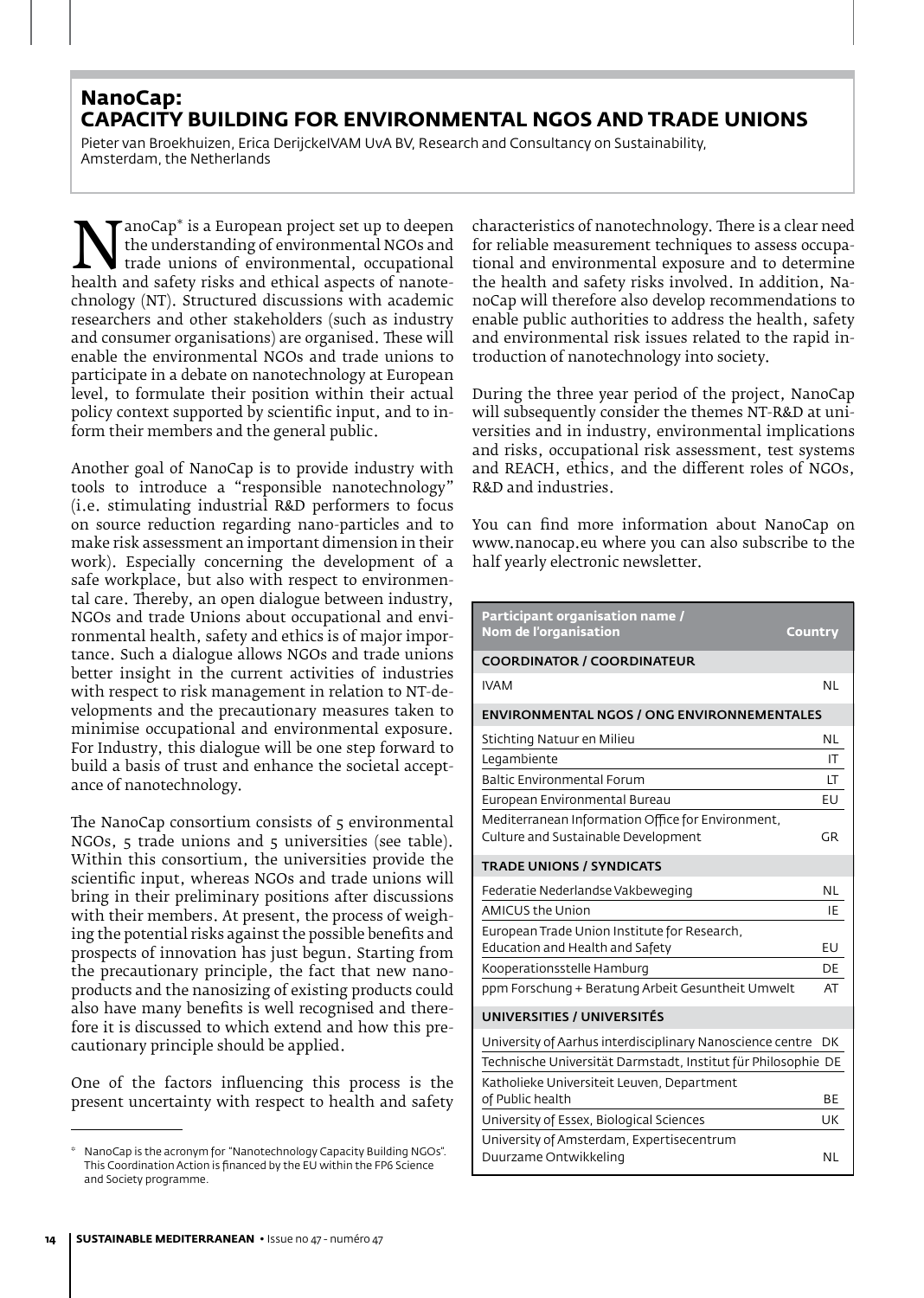#### **NanoCap: LE RENFORCEMENT DES CAPACITÉS DES ONG ENVIRONNEMENTALES ET DES SYNDICATS EN MATIÈRE DE NANOTECHNOLOGIE**

Pieter van Broekhuizen, Erica DerijckeIVAM UvA BV, Recherche et Consultation sur la Durabilité, Amsterdam, Pays Bas

 $\sum_{\text{abs}}$  anocap (acronyme sigmilant Le renforcement des capacités des ONG en matière de nanotech-<br>
nologie') est un projet européen ayant comme<br>
objectif principal celui d'approfondir la compréhen-<br>
sion des ONG écologis des capacités des ONG en matière de nanotechnologie') est un projet européen ayant comme sion des ONG écologistes et des syndicats sur les risques que la nanotechnologie (NT) pourrait représenter pour l'environnement, la santé et la sécurité au travail ainsi que sur les aspects éthiques liés au développement de cette nouvelle technologie. Dans le cadre du projet un débat structuré parmi les chercheurs, les académiques et autres parties prenantes (industries, organisations de consommateurs etc) est mis en place.

Cela donnera aux ONG chargées de la défense de l'environnement et aux syndicats l'occasion de participer à une discussion sur la nanotechnologie au niveau européen, de formuler leurs positions dans le contexte politique de l'organisation par le biais des données scientifiques et d'informer leurs membres et le public de manière générale.

Il s'agit en même temps de l'objectif fixé par ce projet que de donner à l'industrie les outils nécessaires pour introduire une "nanotechnologie responsable" (à savoir stimuler les personnes s'activant dans le secteur de la Recherche et du Développement dans le milieu industriel et académique à centrer leur attention sur la réduction des sources d'émission de nanoparticules et à faire de l'évaluation des risques une dimension importante de leur travail).

En particulier, pour ce qui concerne la sécurité et la santé au travail, mais aussi la protection de l'environnement. Un dialogue ouvert entre l'industrie, les ONG et les unions syndicales sur toutes ces questions est de grande importance. Un tel dialogue permettra aux ONG et aux syndicats une meilleure compréhension des activités actuelles des industries par rapport aux développements des NT et à la relative gestion des risques ainsi qu'aux mesures de précaution adoptées pour minimiser l'exposition occupationnelle et environnementale. Pour l'Industrie ce dialogue représente le premier pas vers la formation d'une base de confiance et d'une meilleure acceptation sociale de la NT.

Nanocap est un consortium de 5 ONG environnementales, 5 syndicats et 5 universités (voir table dans la page précédente). Dans le cadre de ce consortium les données scientifiques présentées lors des conférences seront du ressort des universités tandis que les ONG et les syndicats contribueront en présentant leurs positions préliminaires à la suite des discussions avec leurs membres. Actuellement, l'évaluation du rapport entre les risques potentiels et les possibles avantages de l'innovation a juste commencée. Tout en partant du principe de précaution, le fait que de nouveaux nano-produits ainsi que le "nanosizing" des produits existants pourraient également avoir beaucoup d'avantages est bien reconnu. C'est dans ce cadre donc qu'on discute dans quel degré et comment le principe de précaution devrait être appliqué.

Un des facteurs influençant ce processus est l'incertitude actuelle en ce qui concerne les caractéristiques de santé et de sûreté de la nanotechnologie.

Il y a un besoin clair de techniques de mesure fiables pour évaluer l'exposition dans le milieu de travail et celle environnementale et pour déterminer les risques pour la santé et la sûreté.

NanoCap développera donc également des recommandations au but de permettre aux autorités publiques d'aborder les questions de la santé, de la sûreté et des risques environnementaux liées à l'introduction rapide de la NT dans la société.

Pendant les trois ans de durée du projet, le NanoCap considérera aussi les thèmes NT-R&D des universités et de l'industrie, les implications et les risques environnementaux et occupationnels, les systèmes d'essai et le REACH, l'éthique et les différents rôles des ONG, des organismes de Recherche et Développement et des industries.

Pour plus d'informations sur le NanoCap veuillez visiter le site www.nanocap.eu où vous pouvez aussi souscrire au bulletin électronique semestriel d'information.

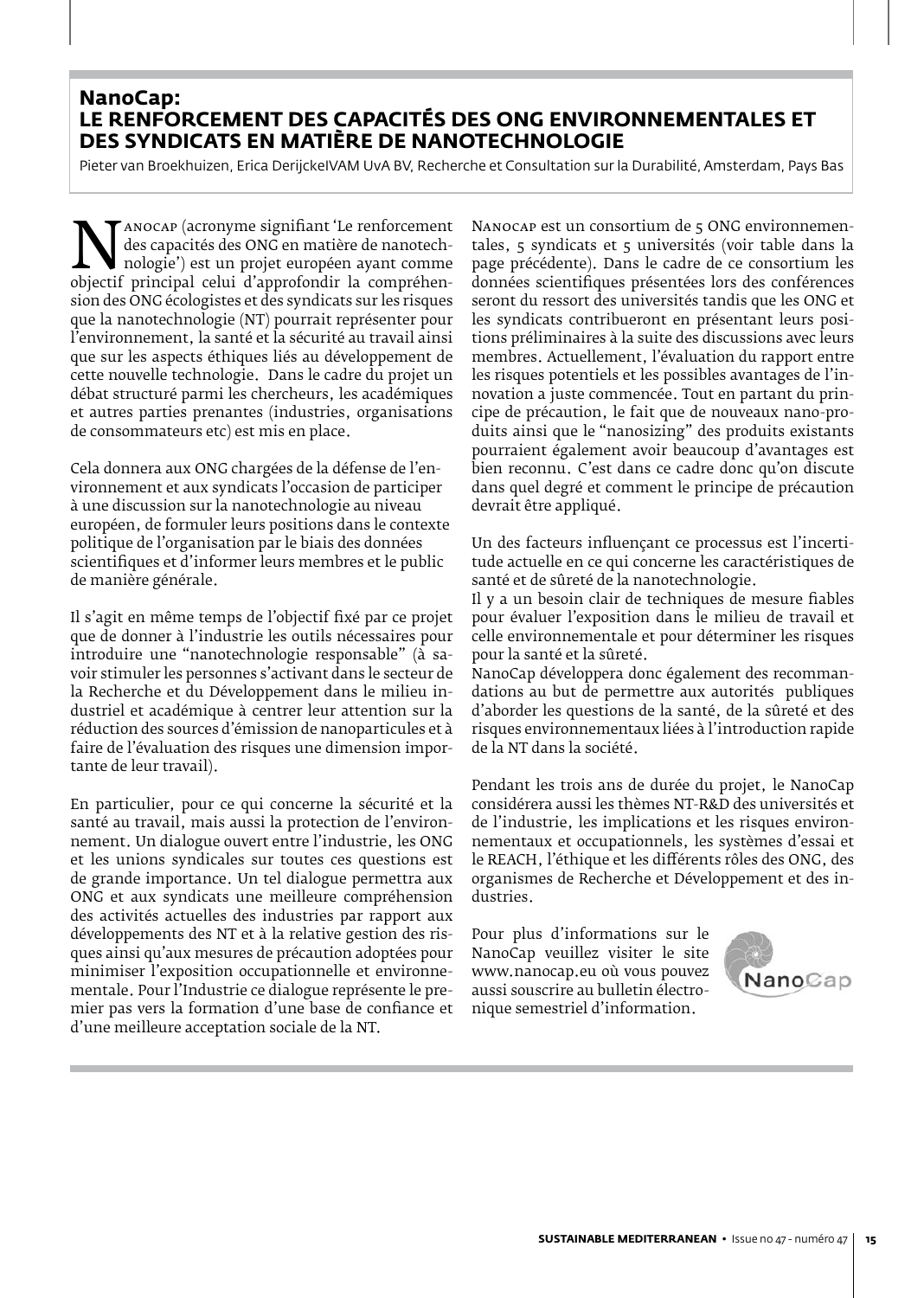## **NANOTECHNOLOGIES QUESTIONNAIRE FOR MEDITERRANEAN NGOs**

Prepared by MIO-ECSDE

| 1. Name                                                                                                                                                                       |                                                                                                                                                                                                                                                                                                                              | 10. Has your organization developed a viewpoint on<br>Nanotechnologies?<br>$\Box$ Yes<br>No                                                                                                                                                                         |  |
|-------------------------------------------------------------------------------------------------------------------------------------------------------------------------------|------------------------------------------------------------------------------------------------------------------------------------------------------------------------------------------------------------------------------------------------------------------------------------------------------------------------------|---------------------------------------------------------------------------------------------------------------------------------------------------------------------------------------------------------------------------------------------------------------------|--|
|                                                                                                                                                                               | 2. Name of the organization                                                                                                                                                                                                                                                                                                  | 11. If your answer to the previous question is Yes, what                                                                                                                                                                                                            |  |
|                                                                                                                                                                               |                                                                                                                                                                                                                                                                                                                              | are the issues you are focusing on?                                                                                                                                                                                                                                 |  |
|                                                                                                                                                                               | 3. Function within the organization                                                                                                                                                                                                                                                                                          |                                                                                                                                                                                                                                                                     |  |
|                                                                                                                                                                               | 4. Is there any discussion in your country about<br>nanotechnologies and their applications?<br>Yes (go to question $5$ ) $\Box$ No (go to question $7$ )                                                                                                                                                                    | 12. If the answer to question 10 is No, are you planning<br>to do so in the near future?<br>$\Box$ Yes<br>No                                                                                                                                                        |  |
|                                                                                                                                                                               | $\Box$ I don't know (go to question 7)                                                                                                                                                                                                                                                                                       | 13. Would you be interested in contributing to the                                                                                                                                                                                                                  |  |
|                                                                                                                                                                               | 5. If Yes, at what level?<br>Scientific institutes<br>Government<br>Health sector<br>Military sector<br>Trade Unions<br>Industry                                                                                                                                                                                             | Position Paper on Nanotechnologies MIO-ECSDE is<br>in the process of developing in the framework of the<br>NanoCap Project?<br>$\Box$ Yes<br>N0                                                                                                                     |  |
|                                                                                                                                                                               | Media<br>Publicity<br>Other (please specify)<br>Public                                                                                                                                                                                                                                                                       | 14. What are the issues related to Nanotechnologies you<br>are mostly interested in?<br>Health and Safety<br>Environmental                                                                                                                                          |  |
| discussed in your country?<br>Regulation of nanotechnologies<br>Investments in nanotechnologies<br>products produced through NT<br>(please mention)<br>Other (please mention) | 6. What are the nanotechnology-related issues mostly                                                                                                                                                                                                                                                                         | Ethical<br>Legislative<br>Nanotechnology and developing countries                                                                                                                                                                                                   |  |
|                                                                                                                                                                               | Particular materials, applications and/or                                                                                                                                                                                                                                                                                    | 15. Would you be interested in realizing a debate on<br>nanotechnologies in your country in 2008 with the<br>support of MIO-ECSDE and the NanoCap Project<br>(provided that adequate funds will be secured)?<br>$\Box$ Yes<br>No<br>$\perp$                         |  |
|                                                                                                                                                                               | 7. How could you judge the general public's perception<br>about nanotechnologies applications and products in<br>your country?<br>$\Box$ People are not informed<br>$\Box$ People mostly perceive risks and threats<br>People mostly perceive potentials and<br>opportunities<br>People don't know exactly how to judge them | 16. What are the best channels providing information to<br>the general public about new technologies and their<br>applications in your country?<br>Media<br>$\Box$ Publicity<br>$\Box$ NGOs<br>$\Box$ Government<br>Scientific institutes<br>Other (please specify) |  |
|                                                                                                                                                                               | 8. Is there any public debate or official communication<br>strategy in your country directed to inform and make<br>aware the general public on nanotechnologies?<br>I don't know<br>No<br>$\Box$ Yes                                                                                                                         | 17. If possible, please identify and suggest<br>representatives of the media, the Parliament<br>and Universities in your country (including their<br>contact details) as well as other key stakeholders<br>that might be interested to follow nanotechnologies      |  |
|                                                                                                                                                                               | 9. Is there any discussion inside your organization on<br>Nanotechnologies?<br>Yes (go to question 10) $\Box$ No (go to question 14)<br>No but we plan to have one in the near future<br>(go to question 14)                                                                                                                 | developments.                                                                                                                                                                                                                                                       |  |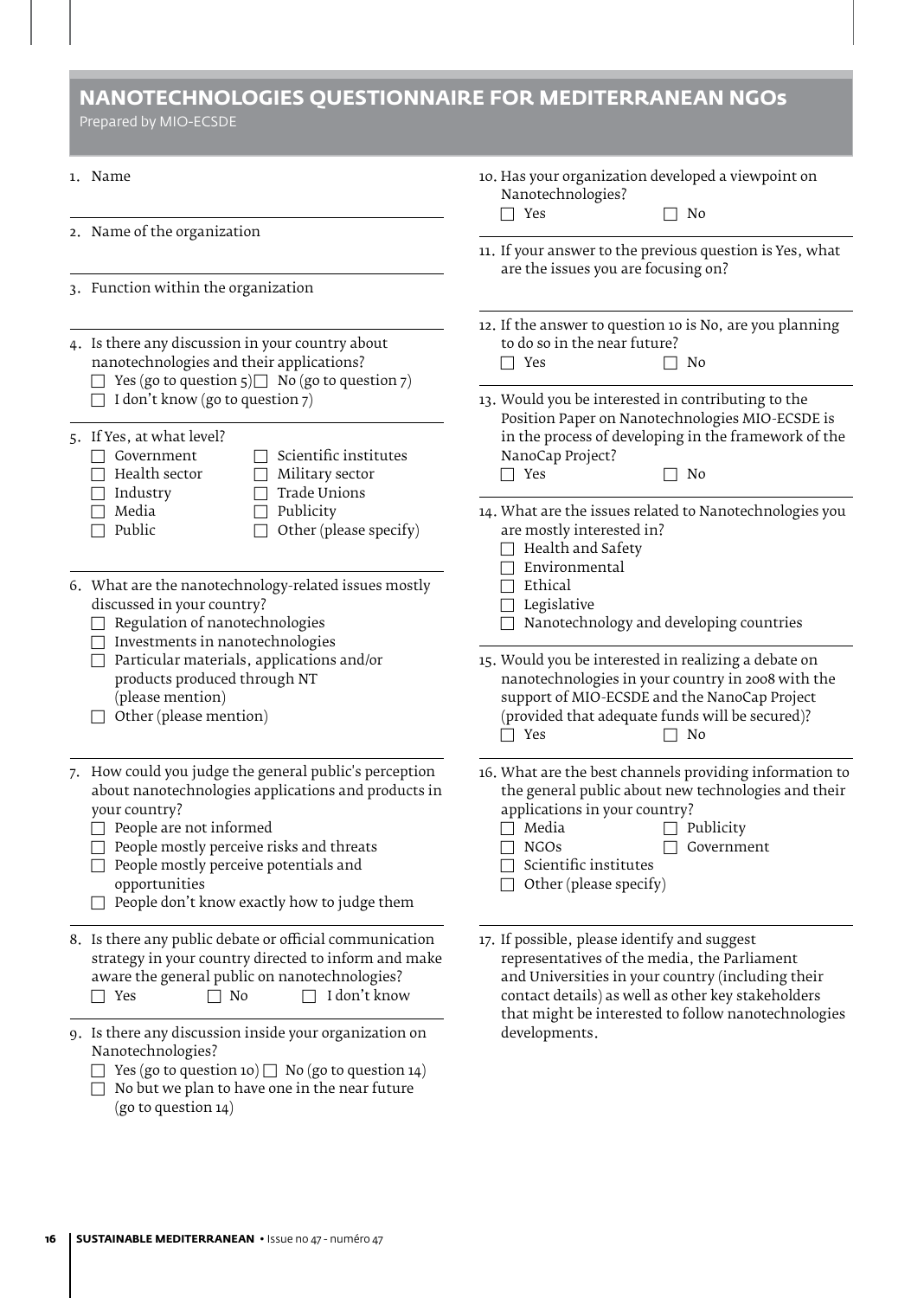## **QUESTIONNAIRE POUR LES ONG MÉDITERRANÉENNES EN MATIÈRE DE NANOTECHNOLOGIE •** Préparé par le MIO-ECSDE

- 2. Nom de l'organisation
- 3. Fonction dans l'organisation
- 4. Y a-t-il une discussion sur les nanotechnologies et leur application dans votre pays?
	- $\Box$  Oui (prière de continuer avec la question 5)
	- $\Box$  Non (prière de continuer avec la question 7)
	- $\Box$  Je ne sais pas (prière de continuer avec la question 7)
- 5. Si la réponse à la question précédente est oui, à quel niveau?<br> $\Box$  Gouvernement
	-
- $\Box$  Institutes Scientifiques
- $\Box$  Secteur de la Santé  $\Box$  Secteur Militaire<br> $\Box$  Industrie  $\Box$  Syndicats
- $\Box$  Industrie  $\Box$  Syndicats<br> $\Box$  Media  $\Box$  Publicité
	- $\Box$  Publicité
- $\Box$  Public  $\Box$  Autres (prière de spécifier)
- 6. Quels sont les questions liées à la nanotechnologie les plus discutées dans votre pays?
	- $\Box$  Régulation des nanotechnologies
	- $\Box$  Investissements en nanotechnologies
	- $\Box$  Matériaux, applications et/ou produits
	- particuliers issues des NT (prière de mentionner)  $\Box$  Autre (prière de mentionner)
- 7. Quelle est votre opinion sur la perception du public en matière des applications et des produits des nanotechnologies dans votre pays?
	- $\Box$  Le public n'est pas informé
	- $\Box$  Le public perçoit plutôt les risques et les dangers
	- $\Box$  Le public perçoit plutôt les potentialités et les opportunités
	- $\Box$  Le public ne sait pas exactement comment les juger
- 8. Y a-t-il dans votre pays un débat public ou une stratégie officielle de communication pour informer et sensibiliser le public sur la nanotechnologie?<br> $\Box$  Oui  $\Box$  Non  $\Box$  Je ne sais  $\hfill\Box$  <br> Je ne sais pas
- 9. Y a-t-il dans votre organisation une discussion sur les nanotechnologie?
	- $\Box$  Oui (prière de continuer avec question 10)
	- $\Box$  Non (prière de continuer avec question 14)
	- $\Box$  Non mais nous projetons d'en discuter dans le future proche (prière de continuer avec question 14)
- 10. Est-ce que votre organisation a développé une opinion sur la nanotechnologie?<br> $\Box$  Oui  $\Box$  Non  $\Box$  Oui
- 11. Si la réponse à la question précédente est OUI, quelles sont les questions auxquelles vous donnez relief?
- 12. Si la réponse à la question 10 est NON, projetez-vous d'en développer une dans le future proche?<br> $\Box$  Oui  $\Box$  Non  $\Box$  Non
- 13. Seriez-vous intéressés à contribuer au document sur les nanotechnologies que MIO-ECSDE rédigera dans le cadre du projet NanoCap pour présenter sa position en matière?<br>  $\Box$  Oui
	- $\Box$  Non
- 14. Quelles sont les questions sur le nanotechnologies auxquelles vous êtes intéressés?<br> $\Box$  Santé et sécurité  $\Box$  Environnement
	- $\Box$  Santé et sécurité<br> $\Box$  Ethique
		- $\Box$  Législation
	- $\Box$  Nanotechnologie et pays en voie de développement
- 15. Seriez-vous intéressés à réaliser un débat sur les nanotechnologies dans votre pays en 2008 avec le soutien du MIO-ECSDE et du projet NanoCap? (dans le cas où les fonds nécessaires seront assures?)<br>  $\Box$  Oui  $\Box$  Non  $\Box$  Non
- 16. Quels sont les moyens d'information du public les plus efficaces en matière des nouvelles technologies
	- et de leur application dans votre pays?<br> $\Box$  Media  $\Box$  Publicite  $\Box$  Media  $\Box$  Publicité<br> $\Box$  ONG  $\Box$  Gouverne
	-
	- $\Box$  Gouvernement  $\hfill\Box$  Institutes scientifiques
	-
	- $\Box$  Autres (prière de spécifier)
- 17. Si possible, identifiez et suggérez des représentants des media, du parlement et des universités dans votre pays (prière d'inclure aussi leur contacts) ainsi que des autre parties prenantes que vous croyez pourraient avoir un intérêt à suivre les développements en matière de nanotechnologie.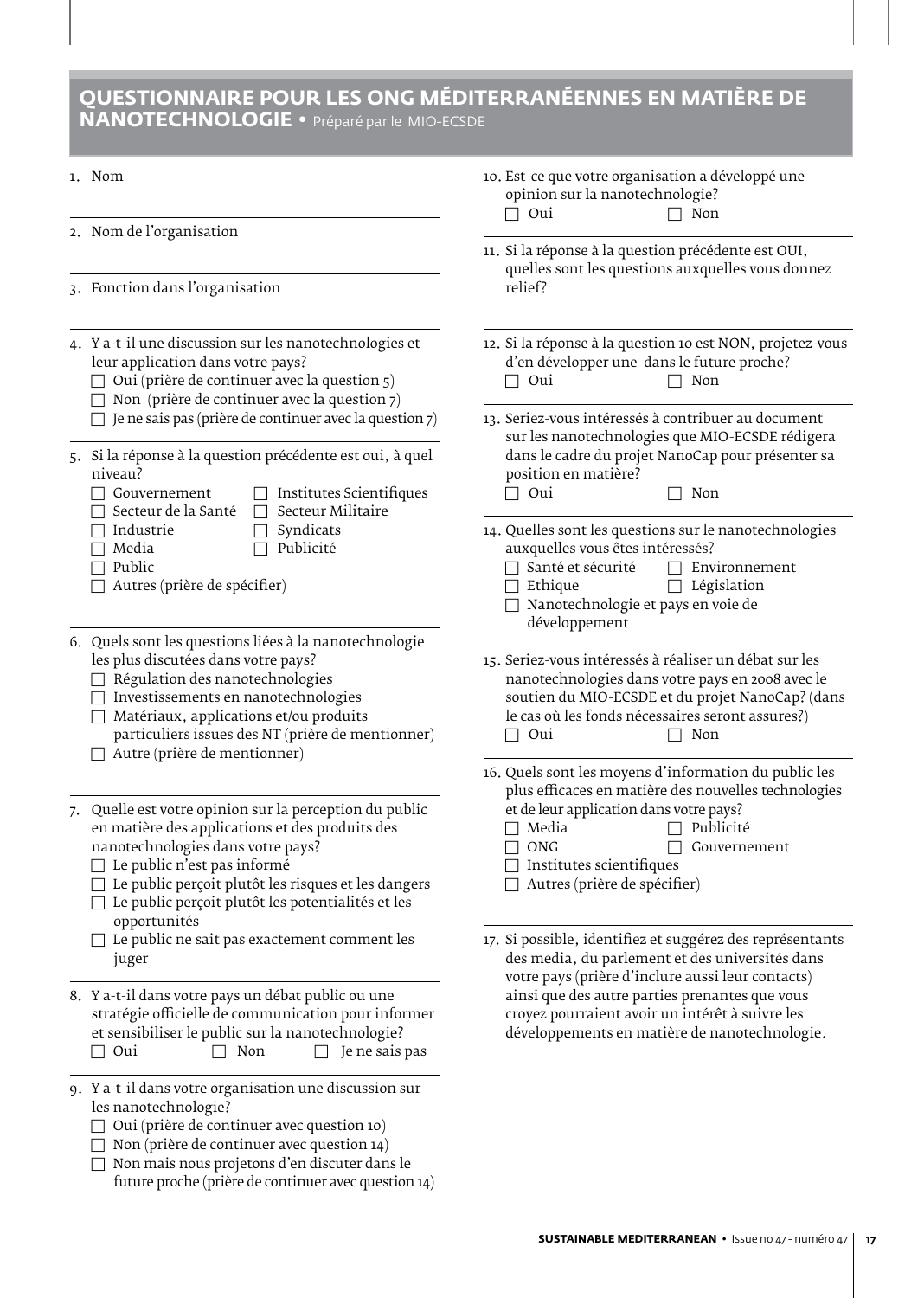#### 1st ENCOUNTER OF EURO-MEDITERRANEAN YOUTH ON **"CONFLICT PREVENTION AND PEACE BUILDING"**

#### Christina Kontaxi & Despina Passali

From local active NGOs/CSOs, aged 18-28 years<br>
were gathered in Lebanon between April 28th<br>
and May 1st, 2007. The youths participated in the five-day from local active NGOs/CSOs, aged 18-28 years were gathered in Lebanon between April 28th long encounter and its activities on conflict prevention and peace building. The 1st Encounter of Euro-Mediterranean Youth was about crisis prevention and conflict resolution within the framework of peace building, inspired by the "World Conference for the International Civil Community on Conflict Prevention". Youth in different parts of the world are in need for means and tools to communicate with each other and to develop an empowering atmosphere that inspires and advances them to ways of problem solving and productive communication on a multicultural basis. The Encounter was organized by the Euro-Mediterranean Platform – Lebanon (info: www.euromedplatform.org) in collaboration with Friedrich-Ebert-Stiftung – Lebanon (info: http://www.feslb.org/).

The objectives were to contribute to the building of more developed and advanced intercultural relations, to encourage dialogue, non-violent communication and peace building, to demonstrate a win-win model of intercultural dialogue and interaction on the youth level, to encourage and activate communications and follow-ups on issues concerning Euro-Mediterranean Youth and to provide an opportunity for sharing ideas, visions and future projects. This 1st encounter took place in order to lead the participants to transformative, innovative and problem solving communication and cultural exchange. The participants' different skills, nationalities, backgrounds, competences and personalities offer a variety of possibilities to bring youth from the North and South Mediterranean together. The project consisted of workshops, discussions on case studies to lead the participants to creative peaceful problem solving, communication, and to promote network building.

More specifically, the activities included understanding conflict and crisis situations, acknowledging their roots and causes, non-violent communication and peace building, theoretical introduction, case studies, simulation exercises, role playing, dialogue and evaluation.

The encounter started with the welcoming of Mr. Georges Abi Saleh, Representative of Euro-Med Platform – Lebanon, Mr. Samir Farah, Representative of Friedrich-Ebert-Stiftung – Lebanon, Ms. Rana Fatfat, Representative of Lebanese Minister of Youth and Ms. Irene Plank, Representative of the German Embassy – Lebanon. Keynote presentations were given by Ms. Annette Lohmann "Transforming

Conflicts – Building Peace, the International Work of Friedrich-Ebert-Stiftung – Germany - Department for Development Policy", Dr. Sari Hanafi "Civil Society between Euro-Mediterranean Partnership and Neighbourhood Policies: A view from the South, American University – Lebanon". Workshops were organized on "The Culture of War and the Culture of Peace - Case Studies: Transitional Justice" by Ms. Marieke Wierda, International Centre for Transitional Justice and Dr. Ziad Baroud, Lawyer, Saint Joseph University – Lebanon. An open discussion was also held about the "Responsibility to Protect" by Ms. Annette Lohman, Friedrich-Ebert-Stiftung – Germany – Department for Development Policy. Other two workshops on "The Structural Aspect of Conflict Prevention" and "Interpersonal Skills for Conflict Resolution" were organized by Mr. Fadi Abou Allam, Permanent Peace Movement – Lebanon and Dr. Ossama Safa, Lebanese Centre for Policy Studies – Lebanon, respectively.

The 47 youth participants were representatives of the following organizations based in the Mediterranean region:

- 1. Lebanese Association for Human Rights, Lebanon (info: http://www.aldhom.org/)
- 2. Lebanese Family Planning Association, Lebanon (info: http://www.lfpa.org.lb/)
- 3. Lebyouth, Lebanon (info: http://www.lebyouth.net/)
- 4. Lebanese Women Democratic Gathering, Lebanon
- 5. Amel Association, Lebanon (info: http://www.amel. org.lb/)
- 6. Association de justice et misericorde, Lebanon
- 7. OffreJoie, Lebanon (info: http://www.offrejoie.com/)
- 8. Civic Responsibility Association, Lebanon
- 9. Cultural Movement Antelias, Lebanon (info: http:// www.mcaleb.org/)
- 10. Coordination Committee for Palestinian NGOs working in Lebanon, Lebanon
- 11. Lebanese Committee for Environment and Development, Lebanon
- 12. Al-Hares Center for Studies and Media, Palestine (info: http://www.alhares.org/)
- 13. International Peace and cooperation center, Palestine (info: http://www.ipcc-jerusalem.org/)
- 14. Nahdet El-Mahrousa Association, Egypt (info: http:// www.nahdetmasr.org/)
- 15. Egyptian Association for Community Participation Enhancement, Egypt (info: (info: http://www.mosharka.org/)
- 16. Groupe des jeunes chercheurs en sciences sociales et development, Maroc
- 17. Forum des jeunes Marocains du 3eme milloinaine, Maroc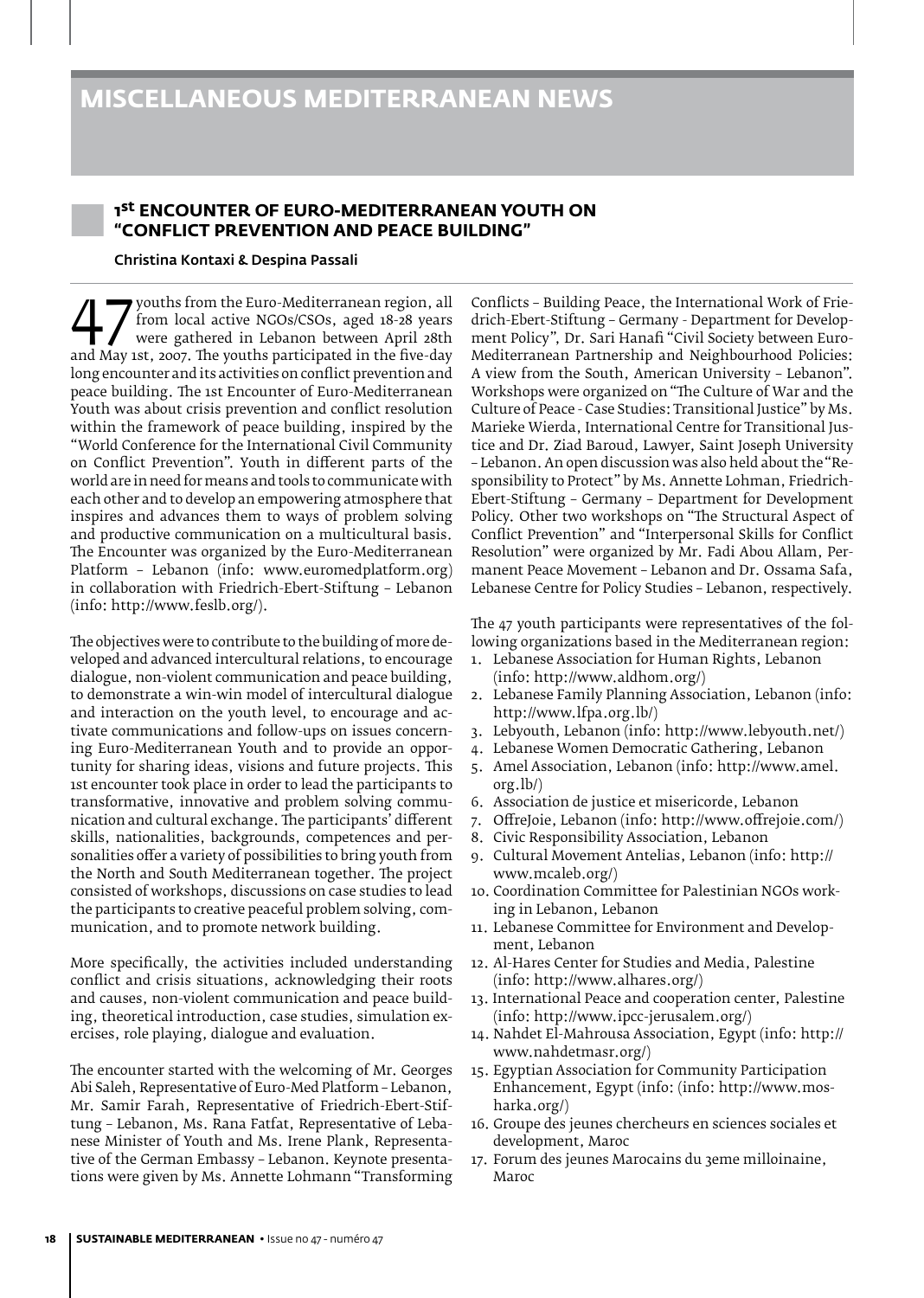- 18. National Forum for Youth and Culture, Jordan (info: http://www.jordanyouth.org/)
- 19. Jordaninan Women's Union, Jordan
- 20. Coupole d'une centaine d'associations et mouvements de la Société civile impliqués dans la solidarité Nord Sud en Belgique francophone (CNCD), Belgium (info: www.cncd.be)
- 21. Eurostep, France (info: www.eurostep.org)
- 22. Centre Regional d'Actions Sociales interculturelles et de Communication, France
- 23. Reseau euromediterreaneen universitaires, France
- 24. Babelmed Journalist, Italy (info: http://www.babelmed.net/)
- 25. Young Socialists, Germany (Young Socialists in the SPD, info: http://www.jusos.de/)
- 26. Mediterranean Information Office for Environment, Culture and Sustainable Development, Greece (info: http://www.mio-ecsde.org/)

#### **GEF STRATEGIC PARTNERSHIP FOR THE MEDITERRANEAN LARGE MARINE ECOSYSTEM (GEF SPM): APPROVED BY THE GEF SC !!**

The GEF SPM aims to assist basin countries in im-<br>plementing reforms and investments in key sectors<br>that address transboundary pollution reduction,<br>biodiversity decline, habitat degradation and living re-<br>sources protectio plementing reforms and investments in key sectors that address transboundary pollution reduction, sources protection. It will serve as a catalyst in leveraging policy, legal and institutional reforms as well as additional investments necessary for reversing degradation of damaged large marine ecosystem and their contributing freshwater basins, habitats and coastal areas. The GEF SPM is linked to an Investment Fund for the Mediterranean, managed by the Word Bank.

MIO-ECSDE is one of the partners of the project responsible for the component on civil society involvement. The activities foreseen are expected to significantly contribute to the overall transparency of the implementation of the SAPs and to the enhancement of the level of commitment of civil society and of other stakeholders, while promoting effective public access to environmental information and public participation in environmental decision making in the Mediterranean region. The participation of civil society organisations (with focus on NGO networks) in the GEF SPM is expected to be a key element in achieving a higher awareness level of the processes and results of the project; higher acceptance and ownership of the processes and their products; increased quality of the outputs (policy documents, projects, products, etc.); strengthened stakeholder participation and partnership building in the implementation of the project; increased possibilities of the replication of the partnership and its results.

The project is expected to leverage even more support during its implementation and would provide background for opening to more action in the field.

#### **1st MEETING OF THE MEDITERRANEAN UNIVERSITIES NETWORK FOR EDUCATION FOR SUSTAINABLE DEVELOPMENT**

#### Sarajevo, 14-15 June 2007

The first meeting for the Mediterranean Universities<br>
Network for ESD took place on 14 -15 June 2007 in Sa-<br>
rajevo (Hotel Saraj) hosted by UNESCO-BRESCE and<br>
REIC and organised by MIO-ECSDE. Professors of the University<br> Network for ESD took place on 14 -15 June 2007 in Sarajevo (Hotel Saraj) hosted by UNESCO-BRESCE and versity of Primorska (Koper), the University of Athens, the University of Bogazici (Istanbul), the Technical University of Catalonia, the University of Bologna, the University of Padova and the University of Sarajevo, as well as representatives of UNESCO-BRESCE, REIC and MIO-ECSDE participated in the meeting. Although a number of universities could not attend (mostly due to examinations period) their intention to participate was demonstrated through letters of intent.

The main types of activities of the Network of the Mediterranean Universities for ESD were clarified as follows:

- A. Implementation of a Master course on Education for Sustainable Development (ESD)
- B. Facilitating and promoting Sustainable Development (SD) aspects in various University facilities and Departments; improvement and enrichment of existing cours-

es; collection of best practices; meetings, seminars etc. to promote the integration of SD in higher education.

C. Facilitating the "whole institute approach" on SD in each participating University

The University of Athens and MIO-ECSDE will offer the secretariat tasks<sup>\*</sup>, at this initial phase, and prepare the Terms of Reference (ToR) and a draft Budget of the Network. They will also draft a proposal to be sent before September to UNESCO-BRESCE for direct support as well as for facilitation and advice for submission and further promotion to potential donors.

The signing of the ToR and official launching of the Network is foreseen to be held by the end of 2007, most probably in November or December, in Cyprus, during international conferences for ESD in the Mediterranean.

University of Athens and MIO-ECSDE will not undertake the Academic Secretariat because this is foreseen to be held by each participating university.